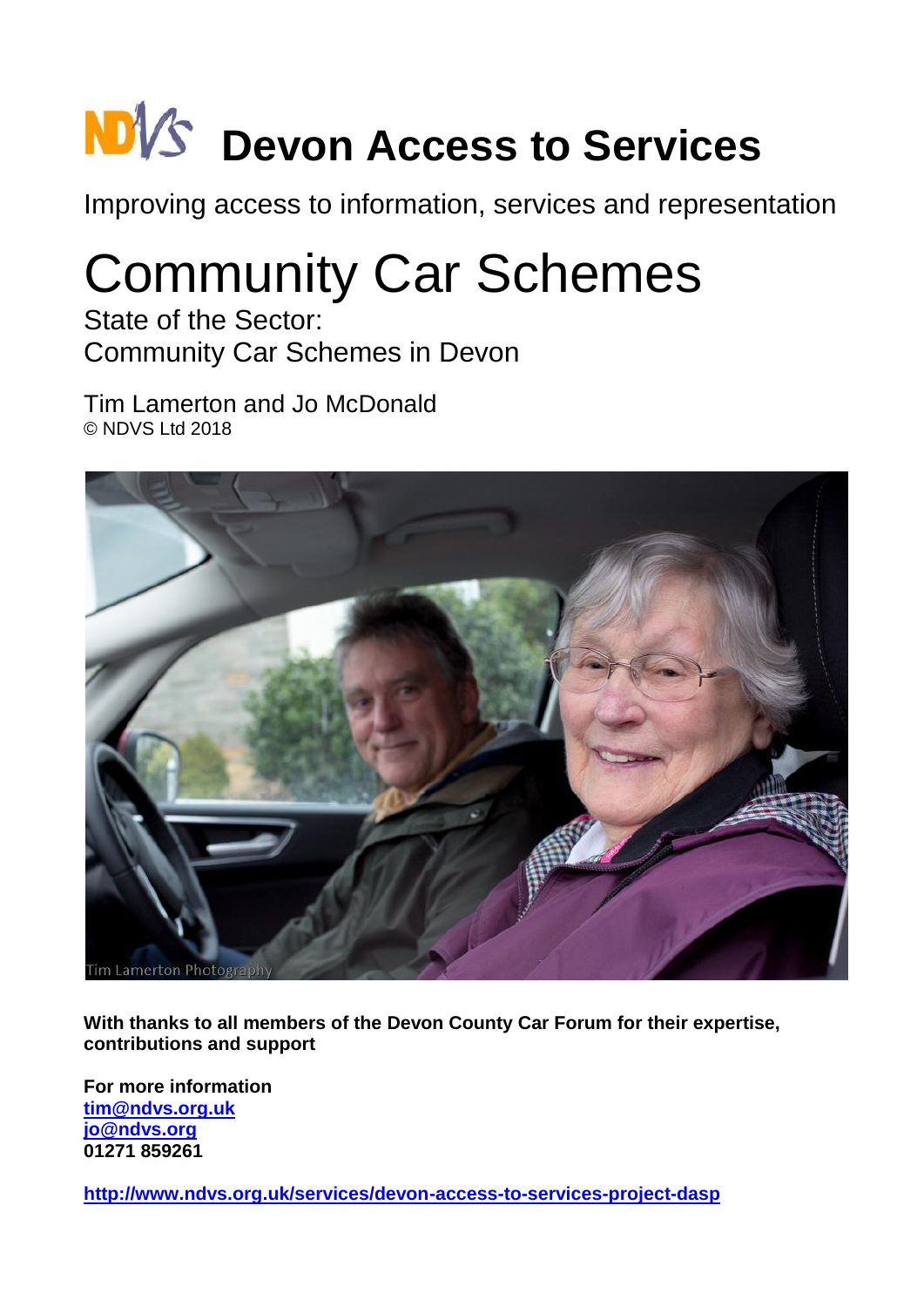# **Table of Contents**

| 1              |                   |    |
|----------------|-------------------|----|
| 2              |                   |    |
| 3              |                   |    |
| 4              |                   |    |
| 5              |                   |    |
| 6              |                   |    |
| $\overline{7}$ | Economic Benefit. |    |
| 7.1            |                   |    |
| 8              |                   |    |
| 9              |                   |    |
| 10             |                   |    |
| 11             |                   |    |
| 12             |                   |    |
| 13             |                   |    |
| 14             |                   |    |
| 15             |                   |    |
| 16             |                   |    |
| 16.1           |                   |    |
| 16.2           |                   |    |
| 16.3           |                   | 19 |

Cover photo courtesy of Tim Lamerton Photography

Page  $\angle$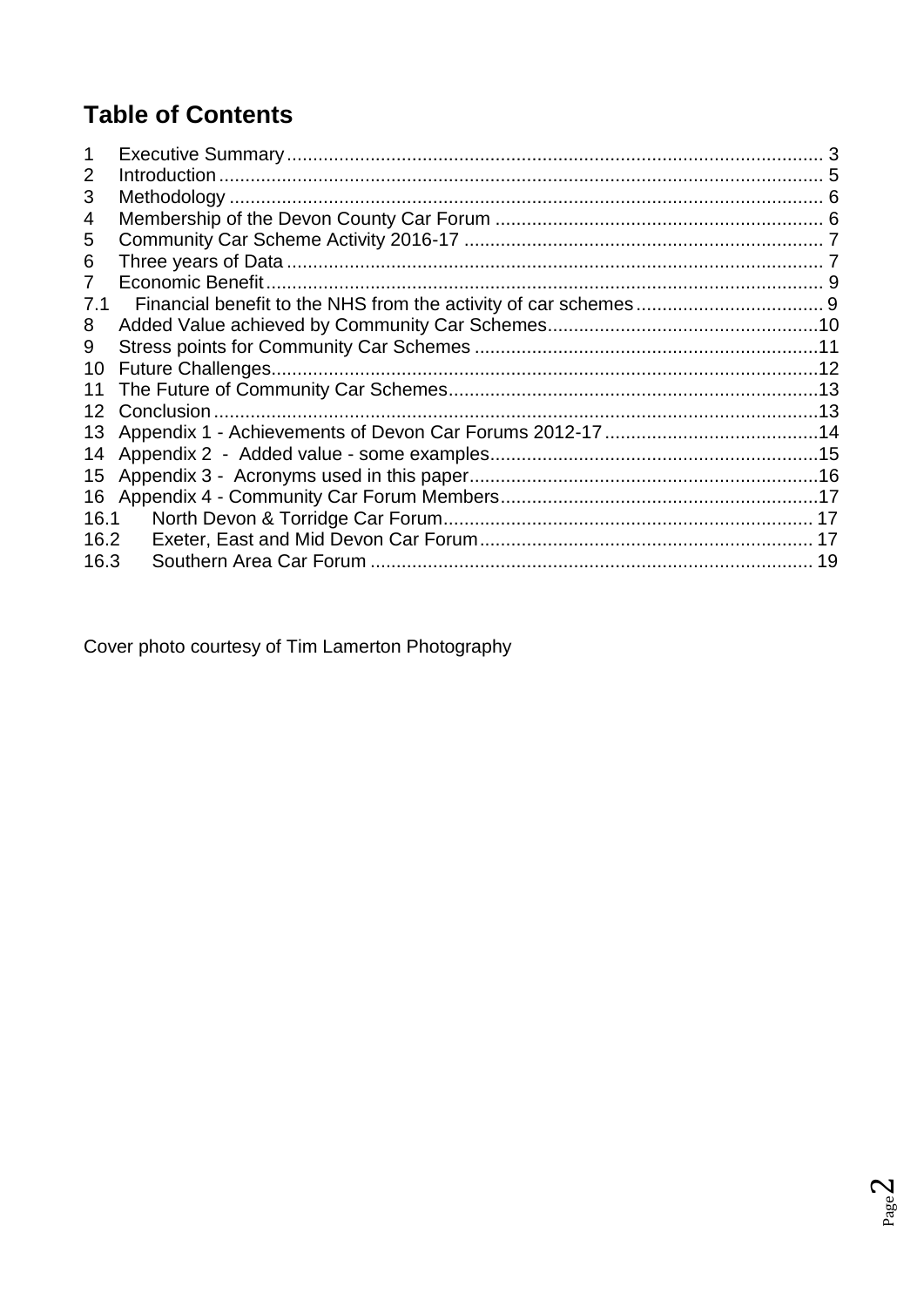# <span id="page-2-0"></span>**1 Executive Summary**

Community Car Schemes help vulnerable people stay healthy, safe and well in their own communities for as long as possible.

Schemes offer this service out of "social kindness" and there is no financial incentive or reward for doing so. Costs to passengers vary depending on each scheme's policies and situation. However, the charge for the journey must never be more than the minimum required to cover its cost. There is, sometimes, a small contribution to the administrative cost of arranging the journey, in the form of a booking fee.

In 2016-17 the Devon Community Car Forum had **42** full members who between them provided **151,860** passenger journeys including **17,770** journeys for passengers travelling in wheelchairs. Approximately **2,100** drivers travel **1,475,713** miles taking people there and back to medical and social welfare appointments and activities. The Car Forum also had **13** associate members who qualified for Hospital Parking passes and attended Forum meetings. They provided further passenger journeys for which they do not supply data as they do not receive funding from the Forum.

All of this help requires extraordinary effort, with at least **143,800** volunteer hours and a further **47,867** paid hours going into the safe administration and management of the journeys. Car schemes provide a vital service both for the passengers and for the volunteers themselves by, for example, reducing the impact of isolation and loneliness for carers or those living alone. Recognition of the value of this volunteering to both the passengers and to the volunteers themselves is important as, apart from their vehicles' expenses, there is no financial motivation.

However, in recent years, what had been a valuable and pleasurable activity has become, at times, a stressful, highly skilled environment in which to volunteer, relied upon by passengers who have no other transport choices.

Where there are paid co-ordinators of schemes, who are often part time and low waged, they are also finding that job satisfaction managing schemes is reducing due to increased work-related stress; Devon Access to Services (DAS) has noticed an increased churn of coordinators in the last two years; out of 55 members 13 schemes (24%) have new managers.

In the same period schemes have noticed that the profile of their passengers is changing. They are older and increasingly frail, often living with multiple conditions. For example, they have reduced mobility and/or memory loss, often causing considerable concern to drivers.

The drivers are themselves also becoming older and more frail. They report finding the stress and effort involved with helping passengers attend medical appointments, often at busy main hospitals, is increasing to almost intolerable levels. Volunteers are reporting journeys that entail, for instance, getting up at 5.00am to drive a stressed passenger to a 7.30am admission only for the procedure to be delayed so long that the driver receives a penalty parking ticket from the hospital.

Some schemes are also finding it increasingly difficult and time consuming to recruit volunteers; removing the sense of personal fulfilment and fun from being a driver is making this much more difficult.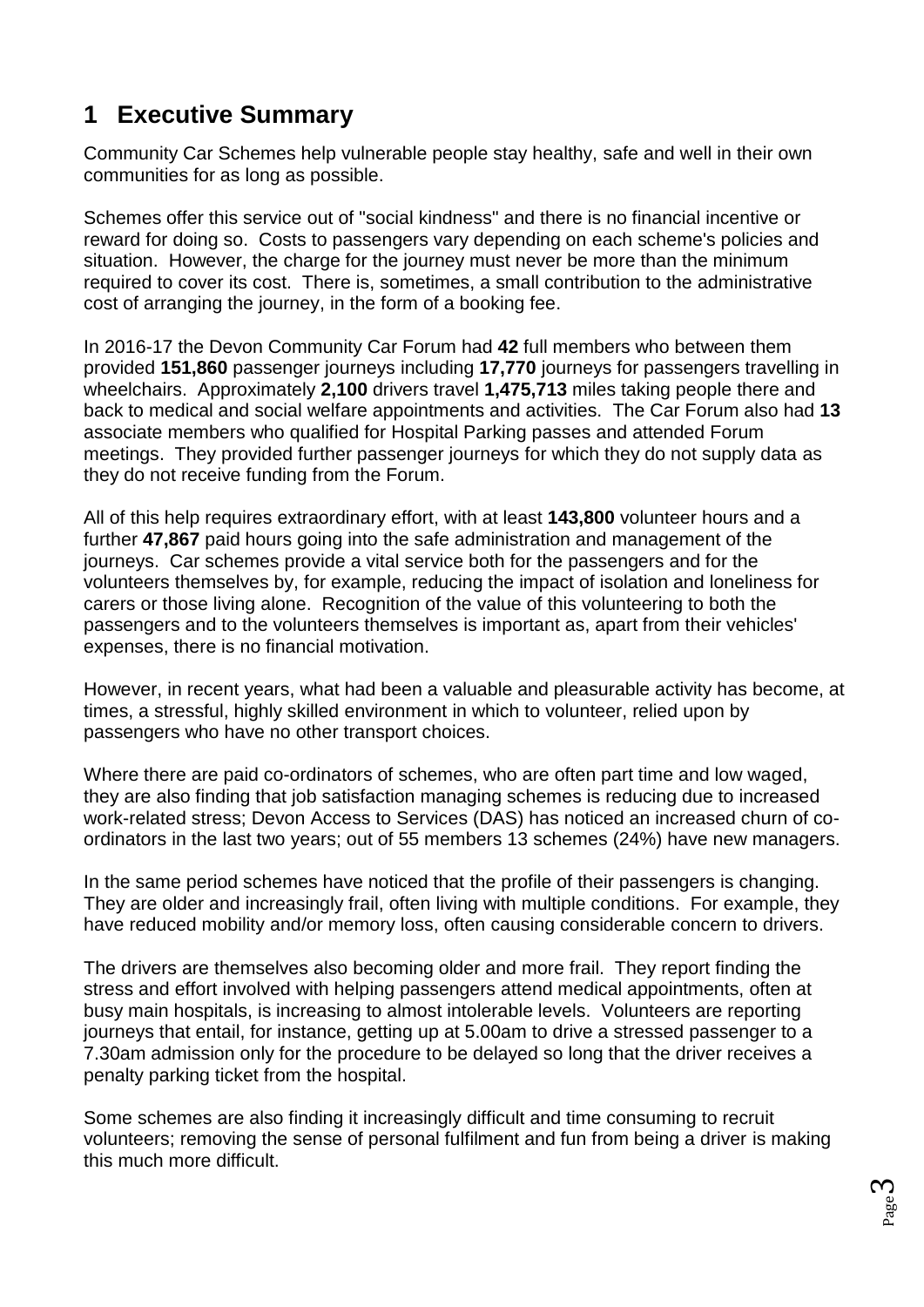Community Car Scheme activity contributes considerable economic benefit to Devon. Schemes spend **£1,150,595** on expenses and running costs across the county. They are run with commendable efficiency, with schemes unable to meet only **2,253** (**1.5%)** of requests. The notional value of their volunteers, even when valued at just the minimum wage is a staggering **£1,035,360**.

The main beneficiary of these services, apart from the passengers, is the NHS. Schemes provided **98,044** journeys enabling people, who might otherwise not have been able to do so, to attend non emergency health appointments. If car schemes did not do this there are several ways in which both primary and secondary health providers might incur costs amounting to, potentially, just under **£6.7 million** (see Section 6.1):

- 45% (approx) of journeys are to primary health care. If half of these appointments were missed with no cancellation, the cost, at £108 per missed appointment would be **£2,382,480** [\(http://www.england.nhs.uk/2014/03/05/missed-appts/\)](http://www.england.nhs.uk/2014/03/05/missed-appts/).
- 55% (approx) are to secondary care. If half were missed with no cancellation, the cost, at £160 per appointment would be **£4,313,920** (Barts NHS Trust 2017).

However, in these difficult times, when schemes are reporting an unprecedented rise in demand for their services, they are also reporting a worrying operational deficit of **£83,534.**

For a number of years now, some schemes have been reporting mounting levels of frustration and strain caused by the growing difficulties in raising funds and finding volunteers. This is now being compounded by the numerous stress points of running an organisation that is already running to or over capacity. They have also reported that many of these stresses could be relieved by better communication with health service providers; these are outlined in DAS's 2017 report; see: [http://www.ndvs.org.uk/services/devon](http://www.ndvs.org.uk/services/devon-access-to-services-project-dasp)[access-to-services-project-dasp.](http://www.ndvs.org.uk/services/devon-access-to-services-project-dasp)

As a result of the work done by DAS and the Forums in preceding years, and following the publication of DAS's 2017 report, there have been considerable improvements in communication with some elements of the NHS during 2016-17. However, at the same time, funding to a number of schemes across Devon has been reduced or cut by the CCGs with little or no notice. At least one surgery based scheme has been forced to close, putting immediate pressure on other providers on the area. Managers of schemes are finding such lack of consultation, and of investment, increasingly frustrating.

During 2017-18 the Northern, Eastern and Western Devon Clinical Commissioning Group (NEW CCG), Devon County Council (DCC) and DAS worked together to explore the potential for car schemes and local taxi firms to participate in NHS contracted transport via the Patient Transport Advice Service (PTAS). Whilst this has been welcomed, and made to work, by taxi companies, most Car Forum members have concluded that contract work is not compatible with the voluntary nature of their service and presents organisational risks that Trustees are unwilling to accept.

Schemes are also reporting a rising expectation amongst hospital staff that they can provide an increasing range of services at very little notice. They report that many NHS staff appear to have no knowledge of the role, purpose or motivations of car schemes and do not understand that they are not there to provide an immediate, on demand, taxi service.

It is hoped that this, and previous papers, will help to improve NHS and other providers' knowledge of Community Car Schemes. Devon Access to Services wishes to thank Devon County Council for its continued support and funding, without which this report would not have been possible.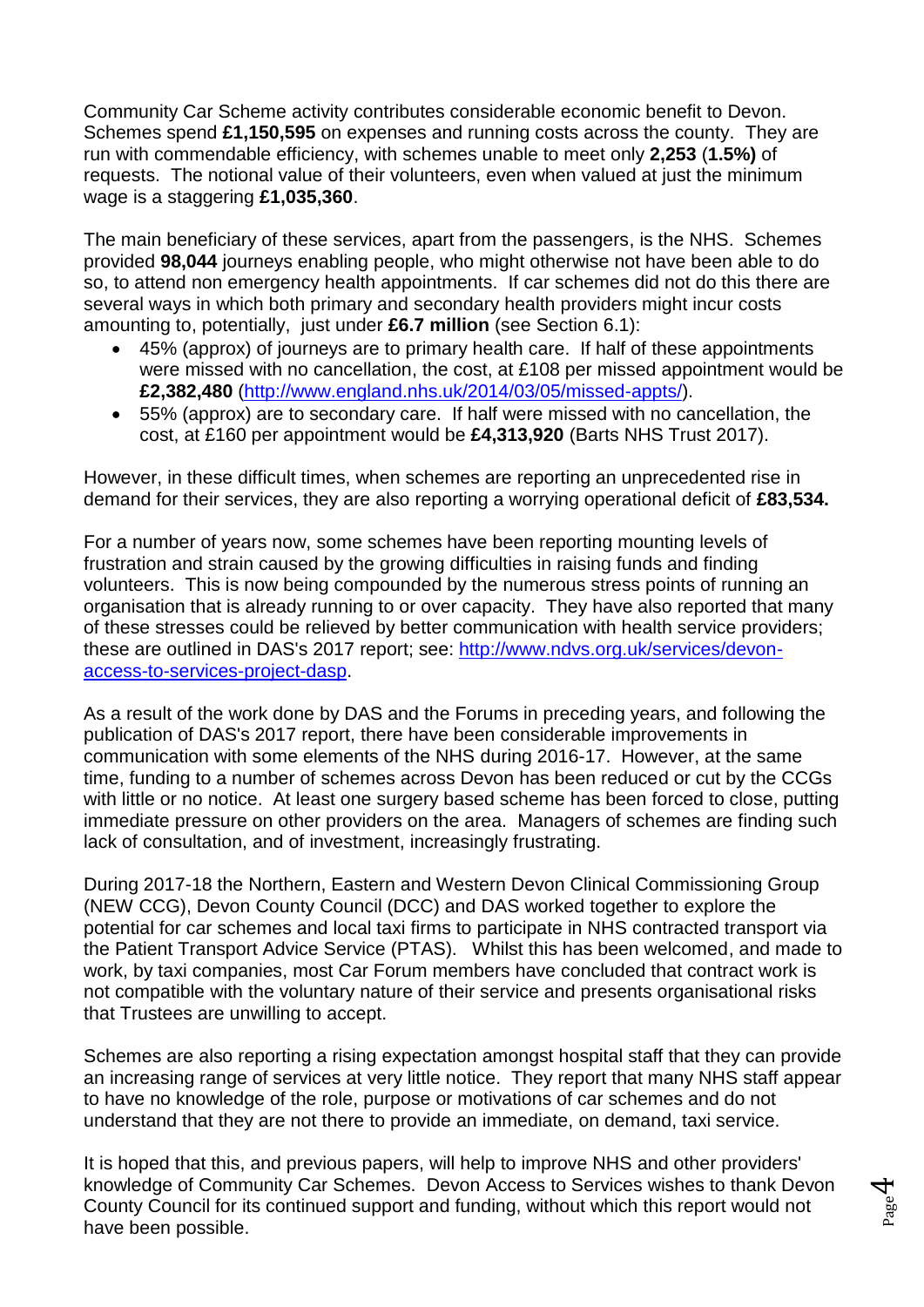# <span id="page-4-0"></span>**2 Introduction**

Community Car Schemes are based in their community. They take people safely to medical and other appointments. They help to meet the challenges presented by an ageing population, reductions in local public transport and the centralisation of services. Their passengers have no viable alternative and, without the schemes, would be unable to access the services they need, both medical and for their social wellbeing. The unifying characteristic of these schemes is that the passenger is asked to pay no more than the running costs of the vehicle on their journey.

Schemes often grow out of the recognition that a community needs more than the arranging of lifts between friends and neighbours. In order to ensure people's needs are met, schemes offer a third party booking system, linking passengers with drivers. This creates extra responsibilities, including the requirement to have:

- Public and employee liability insurance
- Disclosure and Barring Service (DBS) checks for drivers providing journeys to medical appointments
- Contact and booking systems
- Financial procedures to account for drivers' expenses
- Systems to protect data and confidentiality
- Potentially, the need to rent office space and possibly employ staff
- And, if staff are employed, the need to administer their salaries and pensions.

Though not directly mentioned, Car Schemes operate under car sharing rules laid out in the Public Passenger Vehicles Act 1981. To ensure that they do not operate as a business the legislation lays out certain conditions including:

- The journey must be arranged in advance.
- The charge must be agreed in advance.
- No profit can be made on any journey. The aggregate charge (for all passengers) must be no more than the running costs of that vehicle on that journey.

This makes the running of car schemes challenging. Their operation is based on "social kindness" and, because they are unable to charge the full costs of providing a journey, they are always going to be dependent on some form of additional funding.

However, the services of car schemes have become vital in communities with dwindling or non-existent public transport provision and ageing populations. In addition, many schemes have found it necessary to employ paid staff to book and co-ordinate their volunteer driver journeys, often working a few paid hours a week, usually on week days only.

Such volunteer provided transport is also offered by community organisations that were set up to offer befriending, advice services, lunch clubs and/or home support to support local healthcare services. They have found that transport is crucial to the delivery of their services and many have started up their own volunteer transport services, either using drivers' cars or the scheme's own vehicles, often with vehicles adapted to carry people seated in their wheelchairs.

Other schemes provide transport for cancer or other specific treatments, providing the service with paid drivers in scheme owned vehicles. The passenger is asked for a nominal sum or is provided with journeys at no cost. Using paid drivers has the advantage of providing on-demand continuity of service with trained staff.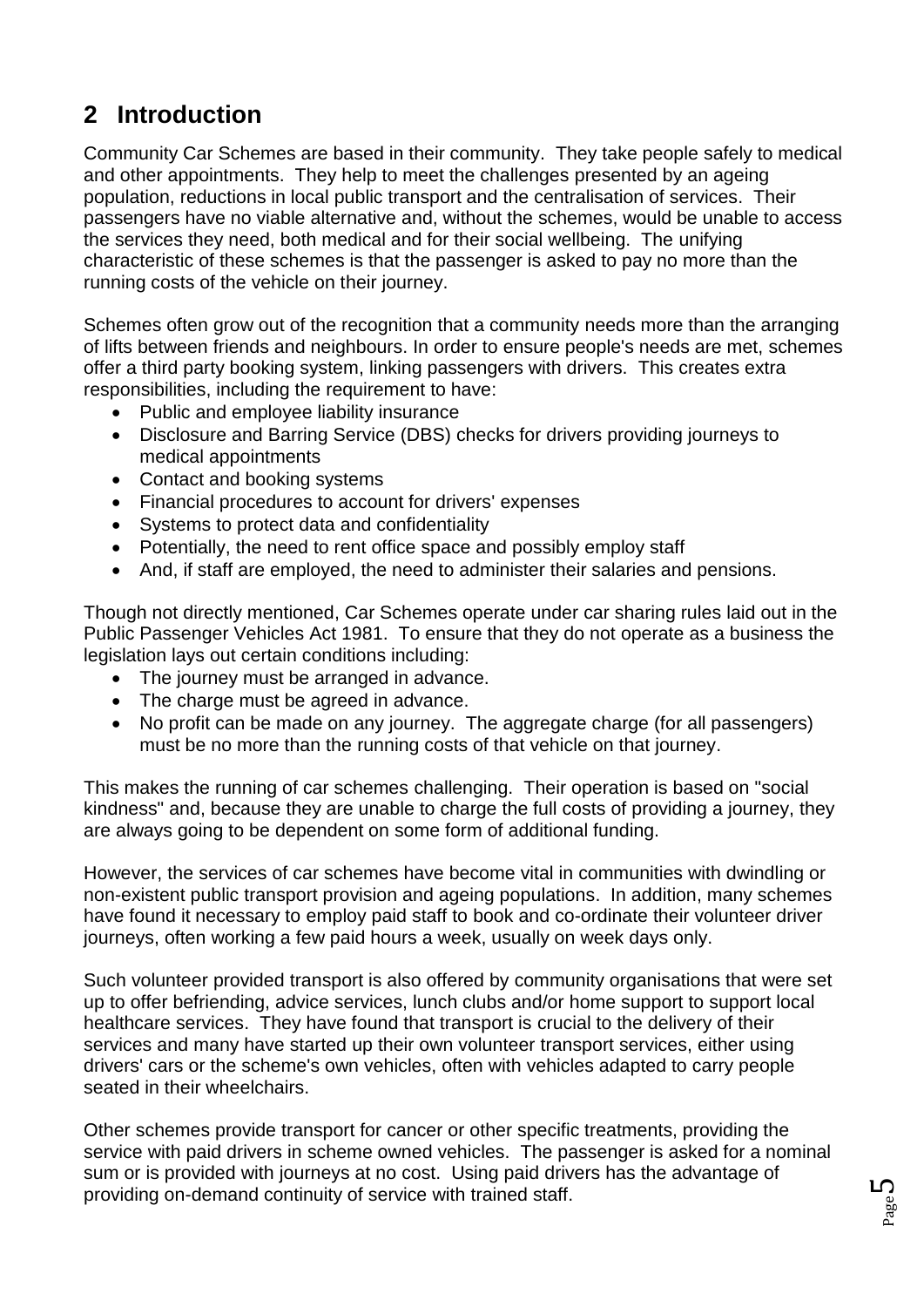Since January 2014 Devon Access to Services (DAS) have published a series of reports into the activity of Community Car Schemes across Devon. They now have three years of data detailing the work done, the finances involved and the benefit conveyed by car schemes who are full members of their Car Forums. This year's report will:

- Describe the work carried out by schemes in Devon in the financial year 2016-17.
- Detail some of the external factors that affect their ability to run effectively.
- Outline the added value car schemes bring to their work, and the substantial benefit they bring to their communities.

A list of car schemes who have contributed to this report can be found at Appendix 3. It should be noted that there are further schemes working in the county, some of whom are Associate members who contribute to the Forums but who do not supply data.

A list of all DAS's reports into Community Car Scheme activity in Devon 2012-present day can be found in Appendix 1. These can all be found online at: <http://ndvs.org.uk/services/devon-access-to-services-project-dasp> .

## <span id="page-5-0"></span>**3 Methodology**

DAS and the Car Forums collect and collate the data cited in this paper through standard quarterly returns submitted by all participating schemes. Considerable work has been undertaken to ensure the questions asked deliver the information required and that the figures collected are consistent.

The figures cited in this paper are considered indicative as the method is still being developed, however participating schemes and DAS feel they give as good a representation of the activity of member schemes as is currently possible. Such is the nature of voluntary work, which is often under-reported, it is likely that the figures are low in respect of:

- Actual work carried out.
- Hours given by volunteers.
- Costs incurred.

## <span id="page-5-1"></span>**4 Membership of the Devon County Car Forum**

Membership of a the Devon County Car Forum, and the appropriate Regional Forum, is available to any constituted car scheme that carries out enhanced DBS checks for all its drivers. There are two levels of membership:

- **Associate:** giving access to all the shared learning and networking opportunities provided by the Forum, and eligibility for Devon NHS Hospital Parking Passes.
- Full: giving access to all the above and a small amount of funding provided by Devon County Council in return for the quarterly statistics (approximately £500 for each scheme to a total of £22,000 in the 2016-17 financial year)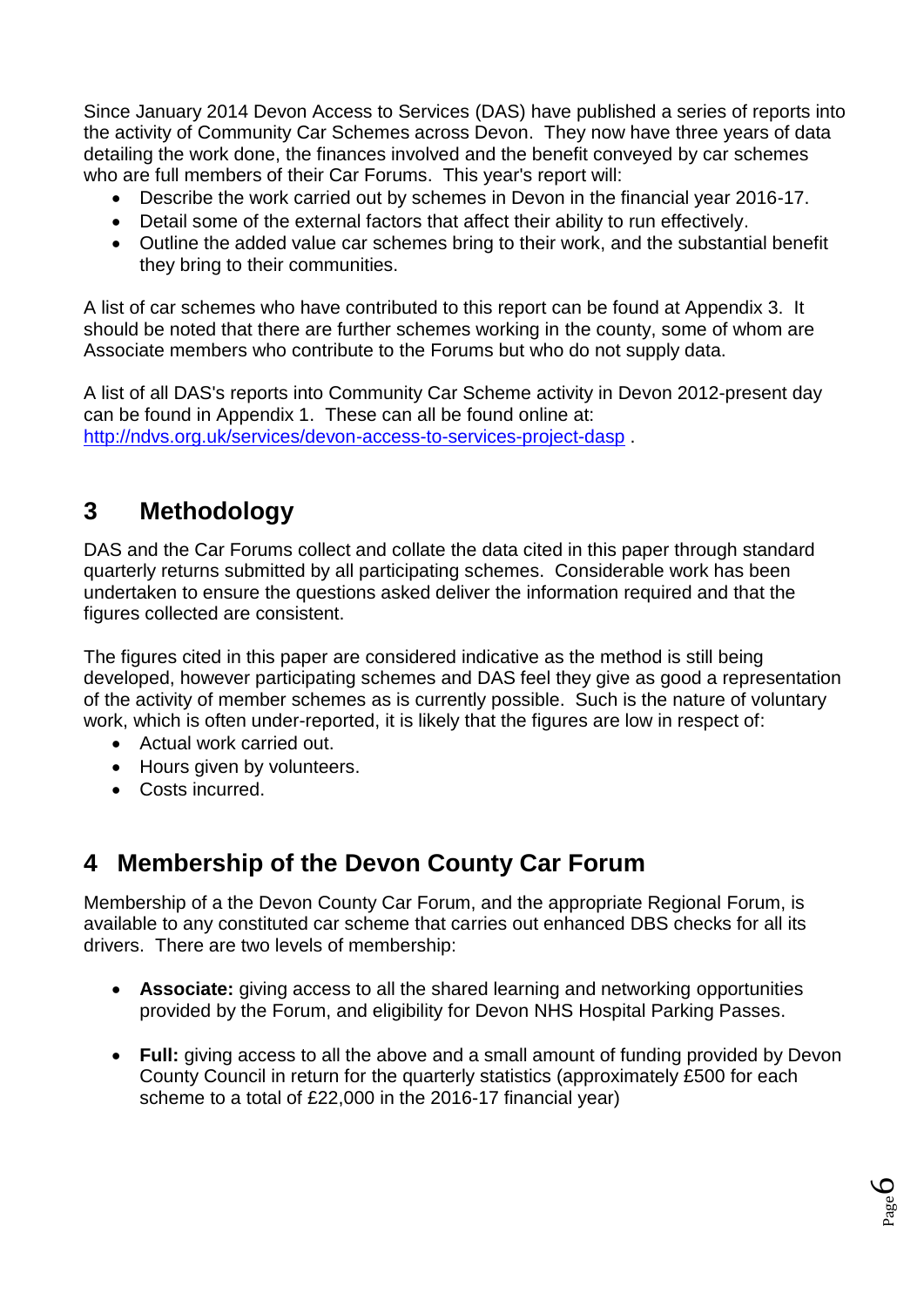# <span id="page-6-0"></span>**5 Community Car Scheme Activity 2016-17**

**151,860** total passenger journeys of which:

- **53,816** passenger journeys to social and welfare activities (35% of total journeys)
- **98,044** passenger journeys for health (65% of total journeys) of which:
	- o **44,120 (45%)** of Journeys were to and from primary care
	- o **53,924 (55%)** of Journeys were to and from secondary care
- **6,506** of all health journey costs were claimed for by passengers under the Healthcare Travel Costs Scheme (HTCS)\*
- **17,770** journeys for passengers travelling in wheelchairs
- **9,490** cancellations (equivalent to over **6%** journeys provided), mostly health appointments costing schemes **£34,923** in admin or **6.25%** of their operating costs.
- **2,253** requests for journeys unable to be met by Schemes (equivalent to **1.5%** of journeys provided)
- At least **47,867** paid staff hours
- At least **143,800** volunteer hours with a notional contribution to society of nearly **£1,035,360** (at the national minimum wage in 2016-17 of £7.20 per hour),
- **1,475,713** miles travelled, by approximately 2,100 drivers.
- Average journeys cost **£1.28** a mile
- Average return journey distance **19.5** miles
- Average return journey cost **£8.75**

#### **Costs**

- **£1,150,595** to deliver schemes' outcomes, including drivers' expenses:
	- o **£591,124** reimbursed to drivers (**51%** of costs)
	- o **£559,471** operational/running costs (**49%** of costs)
- **£3.68** Average administration cost per one way journey excluding driver expenses.

#### **Income**

- **£1,067,061** total income, including contributions from passengers:
	- Passengers provide **£737,161 (64%** of total costs, or **69%** of total income)

#### **Deficit**

Reported funding deficit of **£83,534**.

# <span id="page-6-1"></span>**6 Three years of Data**

Data has been collected since April 2014. DAS continue to work with schemes to develop systems and ensure the accuracy of the data. Some of the quality, particularly of financial data in the first year, cannot be considered completely representative. Three years of data cannot provide trends, however, some of the movement in the figures confirms what car schemes across the county have been reporting anecdotally for some time, eg:

- Total passenger journeys up by 22% from 124,794 to 151,860.
- Journeys for people travelling in their own wheelchairs in Wheelchair Accessible Vehicles (WAVs) up 110% from 9,187 to 17,770.
- Journeys booked, then cancelled by hospital or other provider, up 22% from 7,781 to 9,490. This costs schemes **£34,923** in wasted administration.
- Funding provided by the NHS or CCGs down 34% from £24,915 to £16,353
- At the same time journeys to health appointments have grown by 15%.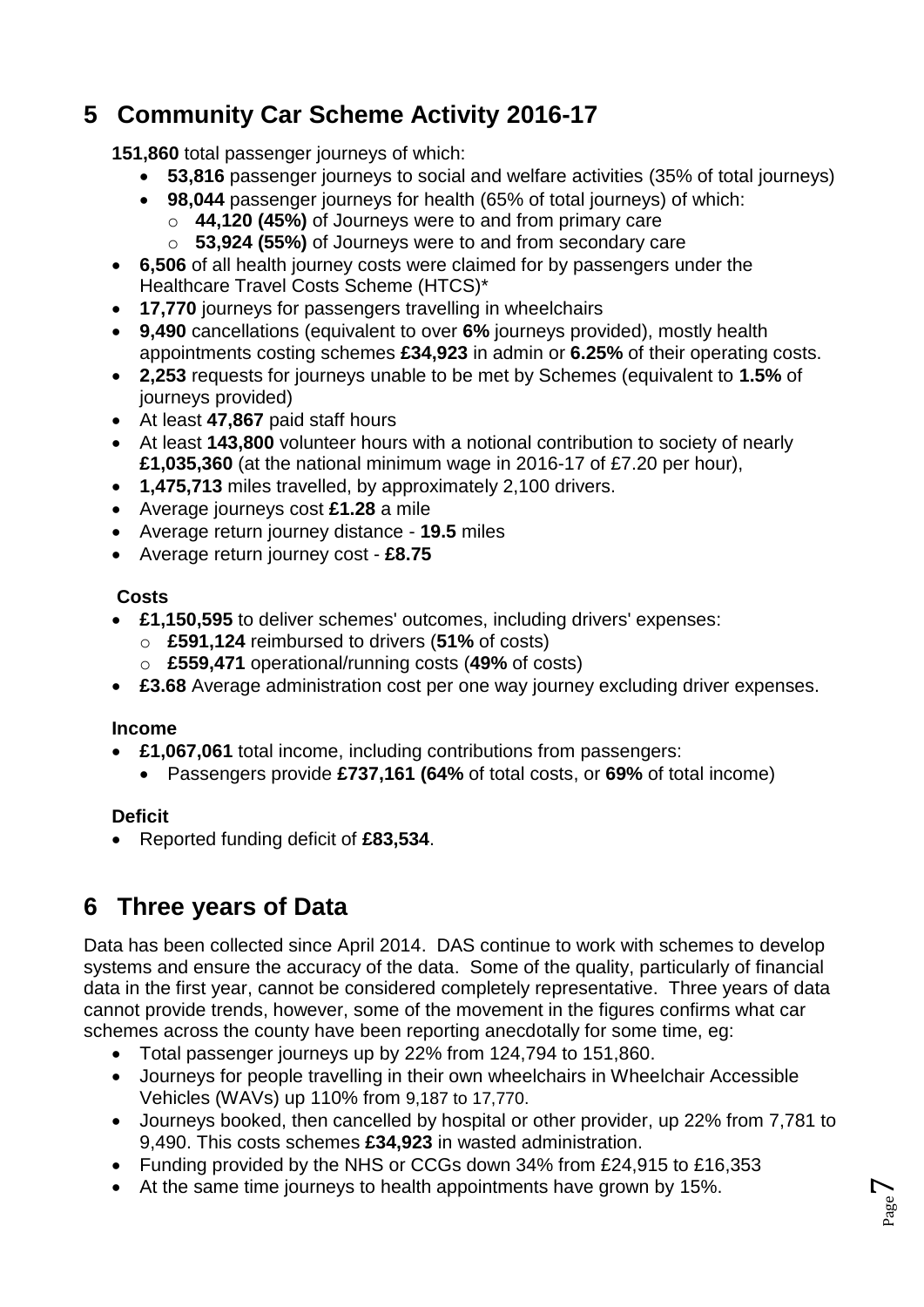#### **Data April 2014 - March 2017:**

|                                            | Apr 16-Mar 17 | Apr 15-Mar 16 | Apr 14-Mar 15 |
|--------------------------------------------|---------------|---------------|---------------|
| Total mileage                              | 1,475,713     | 1,391,699     | 1,432,063     |
| Total passenger journeys                   | 151,860       | 144,360       | 124,794       |
| of which health                            | 98,044        | 96,252        | 84,971        |
| of which social                            | 53,816        | 48,108        | 39,823        |
| Total in Wheelchair Adapted Vehicles       | 17,770        | 7,203         | 9,187         |
| Claims re Hospital Transport Claim Scheme  | 6,506         | 6,093         | 4,686         |
| Number journeys cancelled by hospitals etc | 9,490         | 9,248         | 7,781         |
| Number of journeys not met by schemes      | 2,253         | 3,500         | 1,485         |
| Passenger contributions                    | £737,161      | £683,661      | £608,966      |
| Paid to drivers                            | £591,124      | £538,763      | £538,809      |
| <b>DCC Funding</b>                         | £46,834       | £80,310       | £44,346       |
| <b>Health Funding</b>                      | £16,353       | £14,337       | £24,915       |
| Other funding                              | £266,713      | £193,244      | £190,320      |
| Total funding                              | £329,900      | £287,891      | £259,581      |
| Total cost of running scheme               | £559,471      | £562,064      | £483,097      |
| Surplus/Deficit                            | $-E83,534$    | $-E119,973$   | $-E153,359$   |
| Average cost per mile                      | £1.28         | £1.26         | £1.40         |
| Average administration cost per journey    | £3.68         | £3.89         | £3.87         |
| Average journey cost                       | £8.75         | £8.68         | £10.33        |
| <b>Staff hours</b>                         | 47,867        | 31,917        | 30,765        |
| <b>Volunteer hours</b>                     | 143,800       | 137,188       | 111,668       |

#### **Observed Variation in the Data April 2014 - March 2017**

| Total mileage up                  | 43,650     | 3%     |                        |
|-----------------------------------|------------|--------|------------------------|
| Passenger journeys up             | 27,066     | 22%    |                        |
| Health journeys up                | 13,073     | 15%    |                        |
| Social journeys up                | 13,993     | 35%    |                        |
| WAV journeys up                   | 17,770     | 110%   | (mainly from two orgs) |
| HTCS claims up                    | 6,506      | 39%    |                        |
| Hospital cancellations up         | 1,709      | 22%    |                        |
| Not met by schemes up             | 768        | 51%    |                        |
| Passenger contributions up        | £128,195   | 21%    |                        |
| Paid to drivers up                | £52,315    | 10%    |                        |
| DCC funding up                    | £2,488     | 5%     | (on first year)        |
| Health funding down               | $-E8,562$  | $-34%$ |                        |
| Other funding up                  | £111,444   | 58%    |                        |
| Total funding up                  | £105,370   | 41%    |                        |
| Overheads up                      | £112,537   | 23%    |                        |
| Deficit down                      | $-E68,713$ | $-44%$ |                        |
| Average cost per mile down        | $-£0.16$   | $-12%$ |                        |
| Average admin cost per journey up | £0.05      | 1.3%   |                        |
| Average journey cost down         | $-£1.58$   | $-15%$ |                        |
| Staff hours up                    | 17,102     | 36%    |                        |
| Volunteer hours up                | 32,132     | 22%    |                        |
|                                   |            |        |                        |

NB. Variation in fundraising, overheads, staff and volunteer hours are all due to better reporting methods being developed and the validity of these figures is expected to continue to improve.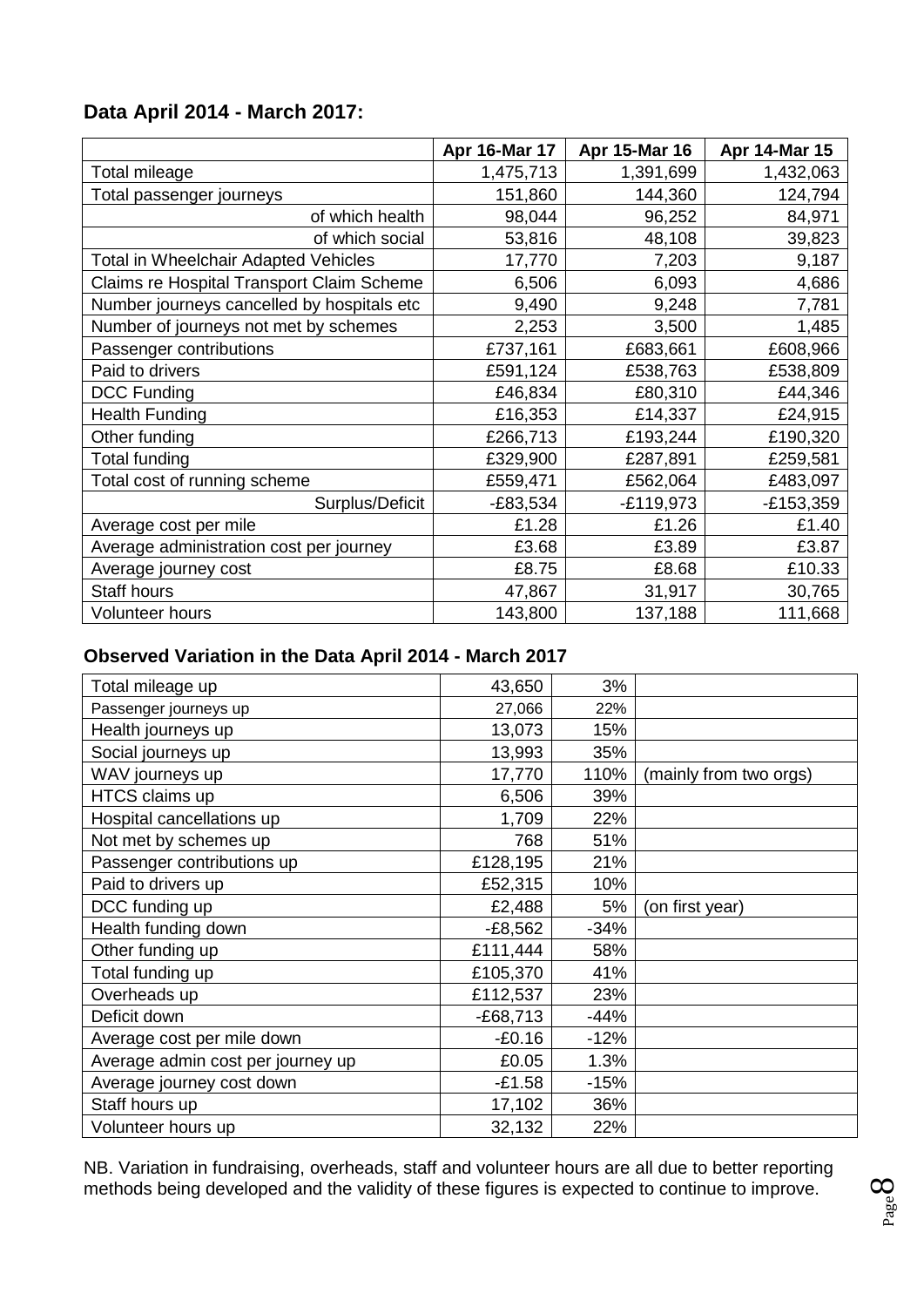# <span id="page-8-0"></span>**7 Economic Benefit**

Community Car Schemes enable the contribution of significant economic benefits to Devon:

#### **Drivers**

**1.47 million miles** are travelled every year that would not take place without car schemes. Drivers receive **£591,124** in expenses for these journeys. These expenses are spent locally on fuel and on the running, servicing and eventual replacement of vehicles that would not otherwise have done this mileage.

#### **Passengers**

Passengers are enabled to purchase goods and services at destinations that they would not have been able to access without transport. When last surveyed in 2014 approximately 90% of Torridge Community Transport Association passengers did not have access to the internet to make such purchases.

Almost 10% of adults have never used the internet. Older, disabled and more vulnerable people are disproportionally represented in this figure; for instance 22% of disabled adults have never used the internet (ONS 2017).

#### **Schemes themselves**

Community Car Schemes spend just under **£560,000** on services, phones, rent, heat, light, stationery etc including providing over **47,800** hours of paid employment.

### <span id="page-8-1"></span>**7.1 Financial benefit to the NHS from the activity of car schemes**

Besides the overall economic benefit that car schemes bring to the area they operate in, their work also has financial value to the NHS, for example:

#### **The benefit of preventing did not attends**

45% of health related journeys provided by car schemes are to primary health care. If only half of these appointments were missed with no cancellation, the cost, calculated at £108 per missed appointment would be **£2,382,480.** In addition these appointments might have to be replaced with more costly home visits by a doctor, community nurse, ambulance or paramedic. [\(http://www.england.nhs.uk/2014/03/05/missed-appts/\)](http://www.england.nhs.uk/2014/03/05/missed-appts/).

55% are to secondary health care. Again, if only half were missed with no cancellation, the cost, calculated at £160 per appointment would be **£4,313,920** (Barts NHS Trust 2017): [https://www.gov.uk/government/publications/reducing-missed-hospital-appointments-using](https://www.gov.uk/government/publications/reducing-missed-hospital-appointments-using-text-messages/a-zero-cost-way-to-reduce-missed-hospital-appointments)[text-messages/a-zero-cost-way-to-reduce-missed-hospital-appointments\)](https://www.gov.uk/government/publications/reducing-missed-hospital-appointments-using-text-messages/a-zero-cost-way-to-reduce-missed-hospital-appointments).

This amounts to **£6,696,400** notional value of support given to the NHS by community car schemes balanced against **£16,353** financial support given by the NHS to Car Schemes in the same period.

As has been widely evidenced, missed medical appointments have the potential of leading to a worsening in someone's condition, leading to visits to A&E with all the attendant costs, including the possibility of hospital admission. By helping people stay well in their own homes for longer and thereby reducing the number of emergency and unplanned admissions, community car schemes help to relieve pressure on A&E departments.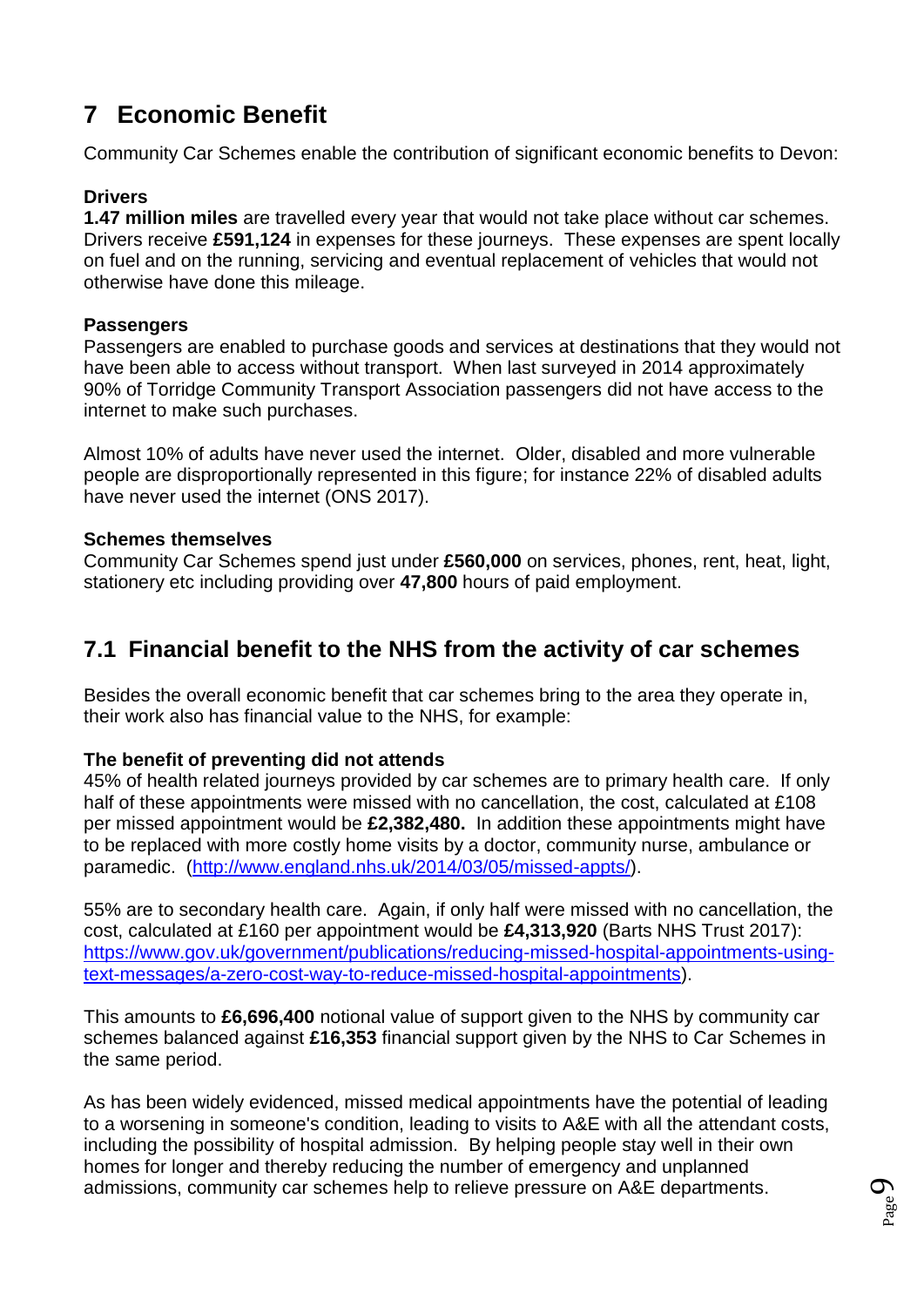#### \* **Healthcare Travel Costs Scheme (HTCS) - further savings to the NHS**

Car Schemes carry qualifying passengers at a considerable saving to the NHS. If passengers with no other available transport used a taxi (and in some areas no local taxi service is available), it would be more expensive than using a community car scheme:

| <b>Community Car Schemes</b> |               |              |       |                   |
|------------------------------|---------------|--------------|-------|-------------------|
| No: of journeys              | Average miles | Average cost |       | Est. cost to HTCS |
| 6,506                        | 19.44         |              | £8.75 | £56,927           |

| Taxi (as the closest alternative) |               |                                                                  |                   |
|-----------------------------------|---------------|------------------------------------------------------------------|-------------------|
| No: of journeys                   | Average miles | Average cost by taxi                                             | Est. cost to HTCS |
| 6,506                             | 19.44         | £48                                                              | £312,888          |
|                                   |               |                                                                  |                   |
|                                   |               | Estimated extra financial burden on the HTCS without Car Schemes |                   |
| (ie. the difference)              |               |                                                                  | £255,388          |

## <span id="page-9-0"></span>**8 Added Value achieved by Community Car Schemes**

Car schemes bring added value to the act of giving someone a lift, enabling people to:

- Remain healthier for longer.
- Maintain their independence.

.

- Stay in their own homes for longer.
- Feel happier and less lonely and isolated.

(Please see Appendix 2 for some examples)

In addition the volunteer drivers themselves benefit (see [https://www.ncvo.org.uk/ncvo](https://www.ncvo.org.uk/ncvo-volunteering/why-volunteer)[volunteering/why-volunteer\)](https://www.ncvo.org.uk/ncvo-volunteering/why-volunteer) by:

- Keeping active and therefore healthier.
- Feeling valued as they contribute to and strengthen their community.
- Feeling happier, less lonely and less isolated.
- Maintaining their independence through being helped to keep their cars on the road.

Through all of their work Community Car Schemes contribute to the objectives of the NHS and Devon County Council by helping to keep people happy and living healthy lives in healthy, well connected and resilient communities.

Car schemes often provide regular journeys for their elderly and frail passengers, who often live on their own or with their equally elderly partner. This means they are well placed to enable early intervention in a number of ways that prevent people falling into further crisis or ill-health, for instance by:

- Highlighting changes or deteriorations in the health of their passengers, some of whom they know very well.
- Spotting potential safeguarding issues (training and guidelines have been provided).
- Intervening in many different ways in times of emergency by being in the right place at the right time.
- Encouraging and supporting volunteering and community participation.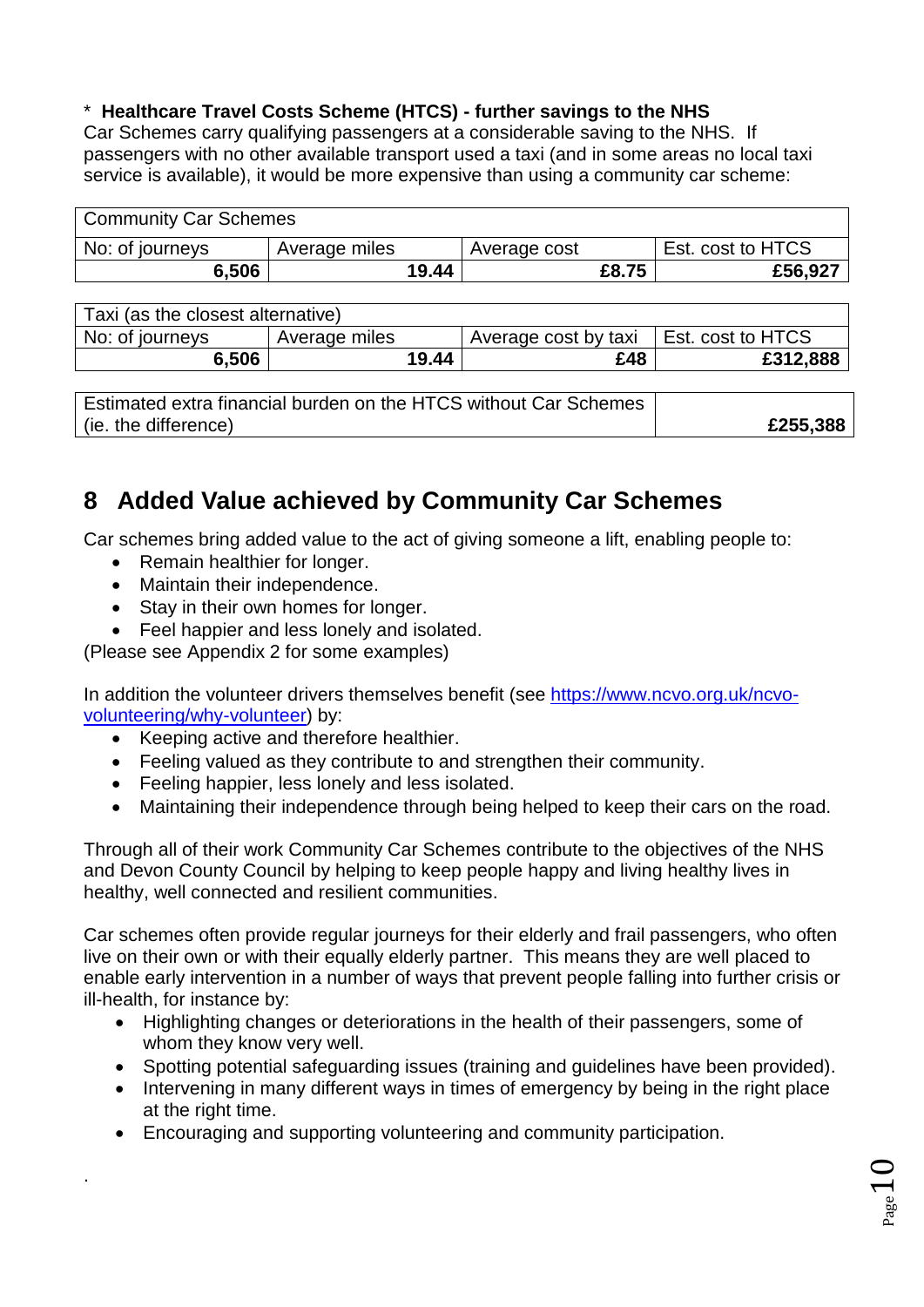# <span id="page-10-0"></span>**9 Stress points for Community Car Schemes**

There are a number of issues that are currently having an effect on the operation and morale of Community Car Schemes, including:

- Rapidly increasing demand for their services, particularly for transport to and from medical appointments (and on discharge from hospital).
- Passengers growing older and increasingly frail, and rising numbers of people with complex needs, mobility issues, memory loss and dementia.
- Their drivers are also growing older and increasingly frail.
- In some areas, it is proving to be difficult to recruit and retain volunteers; drivers, coordinators and Management Committee members or Trustees.
- Hospital visits are often longer and more involved, requiring drivers to take a proactive role on behalf of their passengers within the hospital. This means extra stress for them and is changing the nature of their volunteering. For example, they may no longer have time to combine volunteer driving with a visit to the shops.
- A competitive, contract, business based culture is having the consequence of making the value of other service delivery solutions that are trust (grant) based difficult for commissioners to consider.
- Grants are harder to find, compounded by the emphasis of funders on supporting new or capital projects, working against the survival of tried and tested services.
- Small schemes find it difficult to expand their services.
- Large schemes are sometimes forced to expand too quickly and are vulnerable to sudden reductions in funding.
- There is a suspicion that the NHS wants to get further services from car schemes without having a clear idea or understanding of what schemes are already providing.
- The stress of saying no to distressed people asking for journeys that are inappropriate for the scheme to undertake, or that they do not have the capacity to provide, is taking its toll on co-ordinators and drivers.
- Trying to keep the fun and personal satisfaction element of volunteering alive and well is becoming increasingly challenging.

Devon County Car Forum has noticed an increased churn of scheme co-ordinators; out of 55 members, 13 (24%) have had new managers in the last two years. Members feel this is due to the increased stress and reducing levels of job satisfaction that co-ordinators report. This is of concern, although some of the effect of this is offset by the Car Forum itself which, DAS have been told, is invaluable to new appointees, helping them with the many challenges they face.

Community Car Schemes are also reporting increased stress and pressure on capacity caused by the way, for instance, NHS appointments are allocated. Many of these were outlined in the DAS paper published at the beginning of 2017: "Report into the impact of NHS policies and practices on the ability of patients in Devon to access health appointments". The report can be downloaded from: <http://www.ndvs.org.uk/services/devon-access-to-services-project-dasp>

The issues reported in DAS's NHS paper have, if anything, increased, and include:

- Sudden surges in demand, with or without an obvious cause.
- Short notice appointments leading to anxious passengers wanting next or even same day journeys when schemes usually need 48 hours to find and book a driver.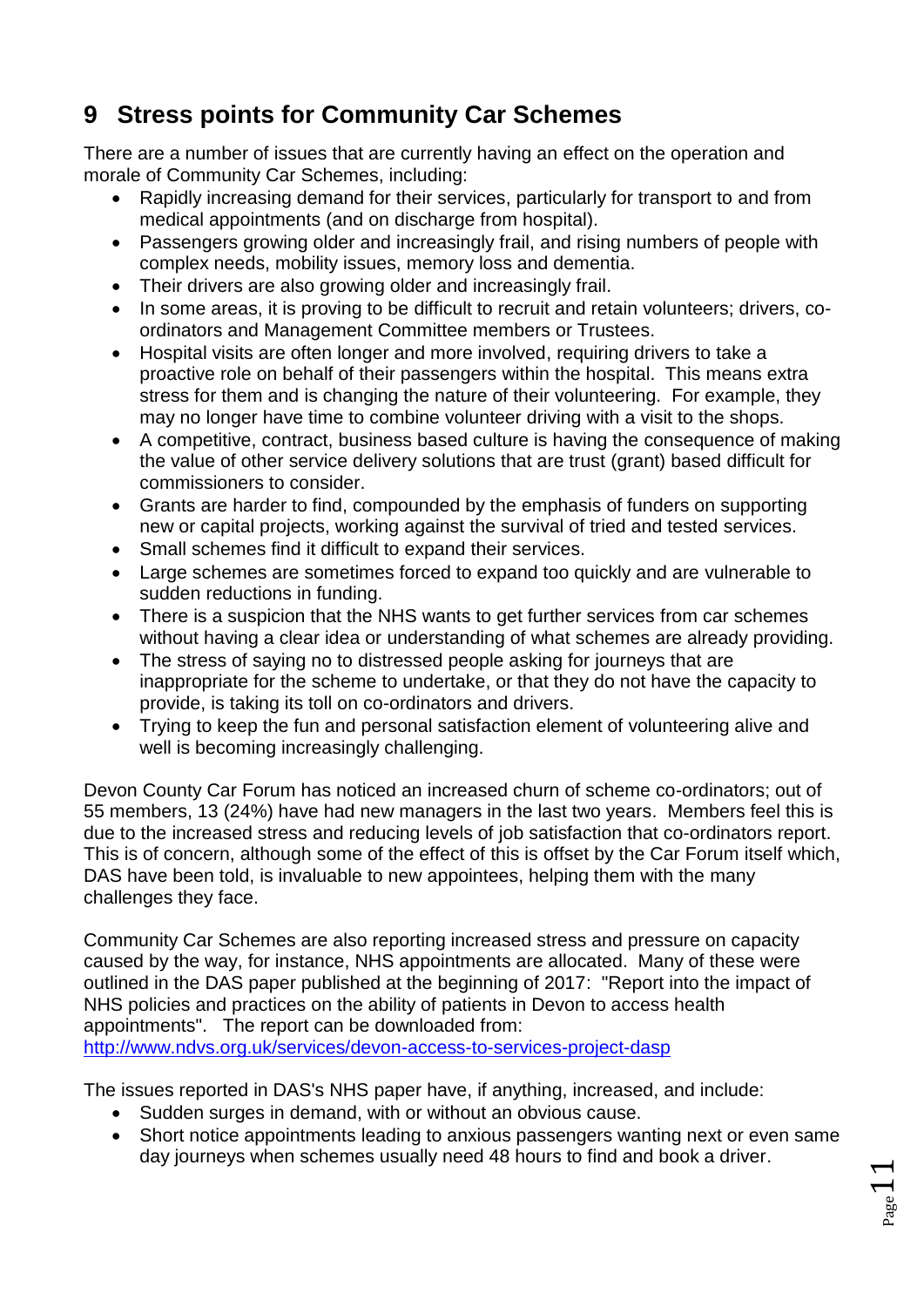- Appointments made for early in the morning for elderly passengers who have to travel at least an hour and half. This often necessitates them getting up at 4.00am. The drivers are often elderly themselves, struggling with the same issues and not keen to provide such journeys.
- Week end appointments when volunteer drivers are often unavailable, meaning the passenger has no access to transport.
- Last minute cancellations of appointments leading to extra bureaucratic burden.
- Funding the estimated £35,000 cost of managing the administration of these cancellations.
- Increased numbers of calls directly to schemes from hospitals who do not understand the way they work, including demands for transport in the middle of the night.
- Increased demand for long distance journeys.
- Considerable and continuing difficulties with parking at hospitals.
- Difficulties in communicating with health providers, although this has been improving through the work of DAS and the Forum during 2017.

It should be noted that a small number of full members tell DAS they are quite happy in what they do, with sufficient funding and enough drivers. These schemes account for approximately 8% of the passenger journeys that are reported to DAS.

## <span id="page-11-0"></span>**10 Future Challenges**

As with all successful organisations, Community Car Schemes try to adapt to meet the changing needs of their passengers. In addition to the issues listed above, current challenges include:

- Working to reduce the £84,000 deficit in operating costs.
- Working to reduce the £36,000 wasted on cancelling booked journeys.
- Increasing the use of technology without losing the personal interaction that gives community based services their extra value and without excluding the, still significant, numbers of passengers with no access to the technology.
- Challenging the often unrealistic expectations of statutory organisations that services previously provided by the public sector can be replaced by the voluntary sector at little or no cost or risk.
- Providing robust evidence of the cost and benefit of providing voluntary services.
- Keeping the fun in volunteering and the job satisfaction for co-ordinators and drivers.
- Adapting volunteer recruitment strategies to the changes in demographics, work patterns and how people engage for example by:
	- o Using social media.
	- o Tackling people's reduced desire to engage with traditional committee structures.
	- o Overcoming the fear of potential litigation.
- Not being seen as a competitive (cheaper) commercial alternative to taxis.
- Learning to say no to inappropriate requests whilst at the same time developing strategies to enable schemes to be able to manage some of these requests, e.g:
	- o Helping people travelling in wheelchairs negotiate steps and slopes.
	- o Very short notice requests.
	- o Discharge from hospital.
	- o Passengers with additional and challenging needs e.g. more advanced dementia, poor mental health, decreasing mobility.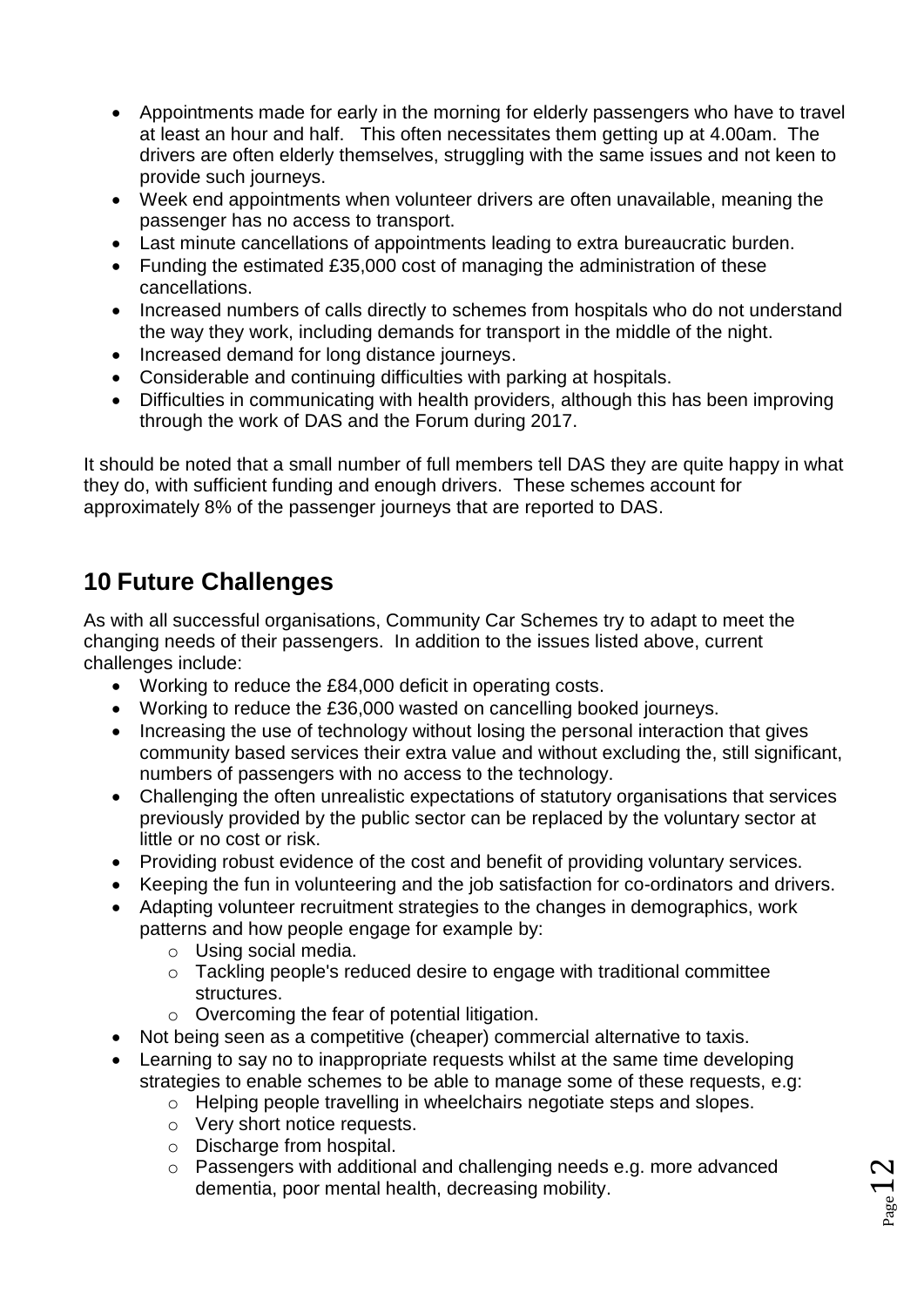# <span id="page-12-0"></span>**11 The Future of Community Car Schemes**

The need for the services provided by community car schemes continues to grow, whilst the demand to respond quickly with increased flexibility is forcing them to adapt or fold. Smaller schemes are finding this increased demand is compelling them to consider, for instance, hiring a paid co-ordinator with all the costs, risks and responsibilities this represents.

Schemes are also being forced to consider increased use of technology which, though it may increase efficiency, needs trained and skilled staff. The costs of both the technology and staff are difficult to fundraise for and many schemes do not have the capacity to do so.

Schemes are finding it increasingly difficult to recruit Trustees, leading to some folding due to lack of key post holders e.g. Treasurers. Previously, drivers from such schemes were passed to adjoining schemes to administer, however this is not sustainable as it increases the time and cost pressure on larger schemes who are often struggling themselves.

Car schemes are facing an uncertain future. Voluntary services are never free and many lack the essential pool of volunteers and/or investment needed to keep them going. When schemes go under, it takes particular effort to replace the lost, vital, volunteer activity.

## <span id="page-12-1"></span>**12 Conclusion**

Car Schemes provide large numbers of journeys across Devon, helping vulnerable people live as happy and healthy lives as possible. Schemes report high levels of passenger satisfaction and receive very few complaints. They have responded successfully to a 10% increase in demand for their services year on year, and are part of an efficient, successful sector. However, these are difficult times, with more being asked of them, funding more difficult to find and changing demographics reducing the available pool of volunteers.

It is tempting to see car schemes as continuing to move towards a more streamlined style of administration, perhaps managed by mobile phone apps with co-ordinators at a remove from their passengers and drivers. Though some may see this as a valid efficient operating model, there are many risks, including an unintended slide into operating as businesses. This would miss the point of community based solutions and volunteering, and misunderstand the vital role of skilful volunteer management.

Drivers and other volunteers do so as much to help themselves as their passengers: ie. because they want to. The more volunteering becomes an unpaid job, with the rules and stress that this implies, the more likely they are to stop doing it.

For car schemes to flourish, and their strategic value to be fully realised, they are asking that their contribution be recognised with more than warm words of thanks. Thanks do not pay their bills and, for instance, just administering NHS cancellations in the last year cost the sector an estimated £35,000.

The NHS is going through unprecedented change and needs the voluntary sector in ways that could not have been imagined a few years ago. As the largest financial beneficiary of car schemes (c.£6.7m), DAS and the Forums ask that the NHS continues to work with them to find funding solutions that will secure the long term sustainability of the sector.

As one scheme manager said recently: "Find me the money for a top flight volunteer manager and you will be astonished by the results".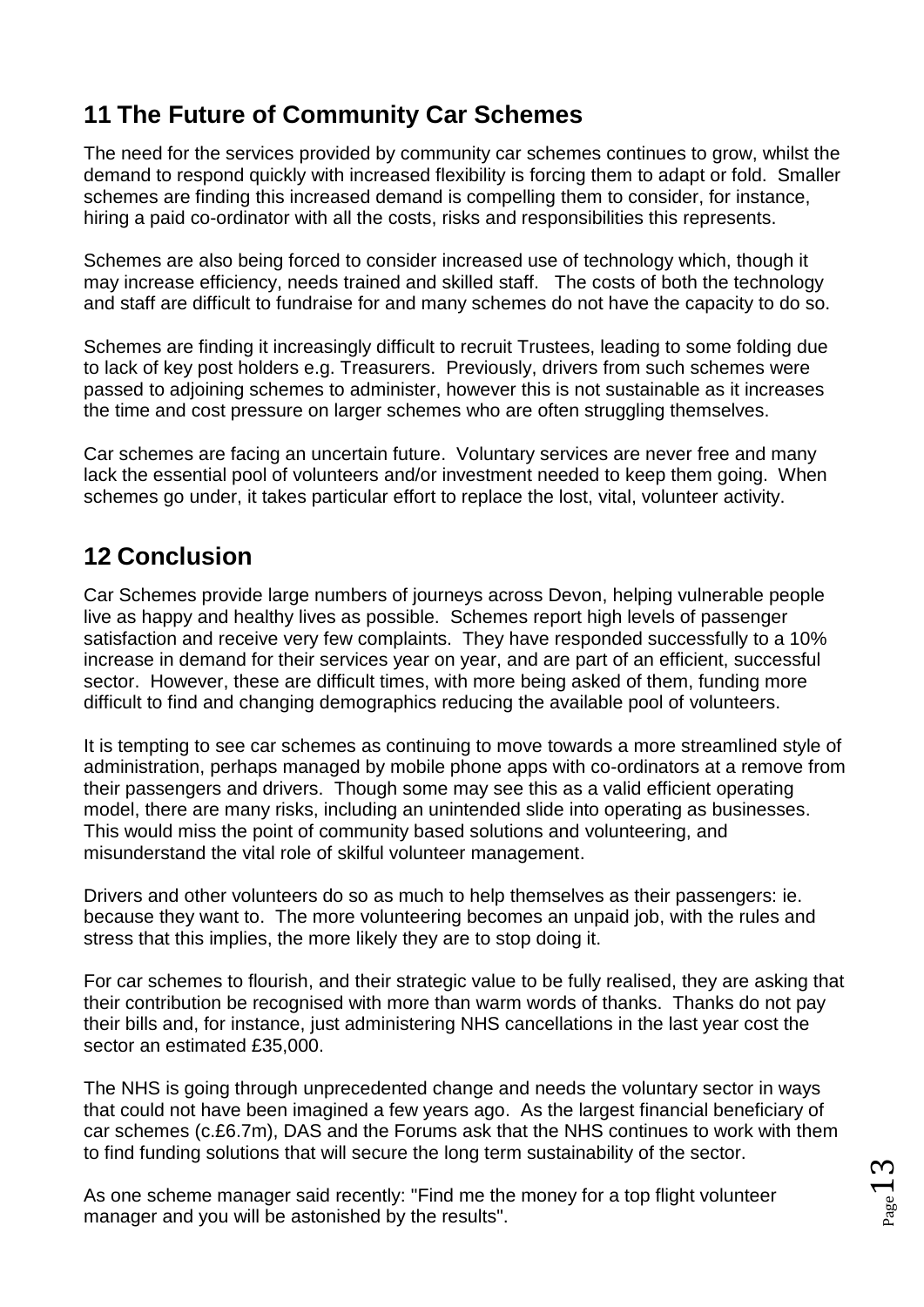# <span id="page-13-0"></span>**13 Appendix 1 - Achievements of Devon Car Forums 2012-17**

The Devonwide County Car Forum and three Regional Forums administered by Devon Access to Services developed into their current structure at the end of 2012. In the last five years DAS and the Forums have realised considerable achievements including:

- Bringing together disparate, often strongly independent, car schemes to work in partnership to achieve the best possible service for their passengers.
- Establishing effective systems for:
	- o The distribution of Hospital Parking Permits, produced by Devon County Council.
	- o The equitable distribution of grant funding to eligible Community Car Schemes.
	- o The collection and collation of data from the schemes in receipt of such funding.
- Demonstrating, for the first time, the enormous value of the work car schemes do through the collection and collation of this numerical data, and the collection of stories and case studies.
- The production of reports outlining this value, as follows:
	- o North Devon &Torridge Social Kindness paper 2014.
	- o Exeter, East & Mid Devon Social Kindness paper 2014.
	- o Southern Area Car Forum Social Kindness paper 2015.
	- o Social Kindness in Action Report into the financial and social benefit of supporting Community Car Schemes in Devon - 2016.
	- o Report into the impact of NHS policies and practices on the ability of patients in Devon to access health appointments - 2017.
- Working to establish effective communication for all Forum members with Devon County Council, CCGs and NHS providers across the county.
- Liaising between schemes and health providers, both when problems have arisen and in working to ensure best practice, acting as an "honest broker" and endeavouring to find sustainable solutions.
- Working with schemes, the NEW CCG and Devon County Council to try to find a manageable way for Community Car Schemes to tender for contract work. This has not been achieved as the added bureaucracy and attendant risk was considered by schemes to be too great.
- Working to ensure the residents of Devon continue to have access to the essential services provided by Community Car Schemes, particularly when accessing medical appointments.

 $_{\rm Page}$ 14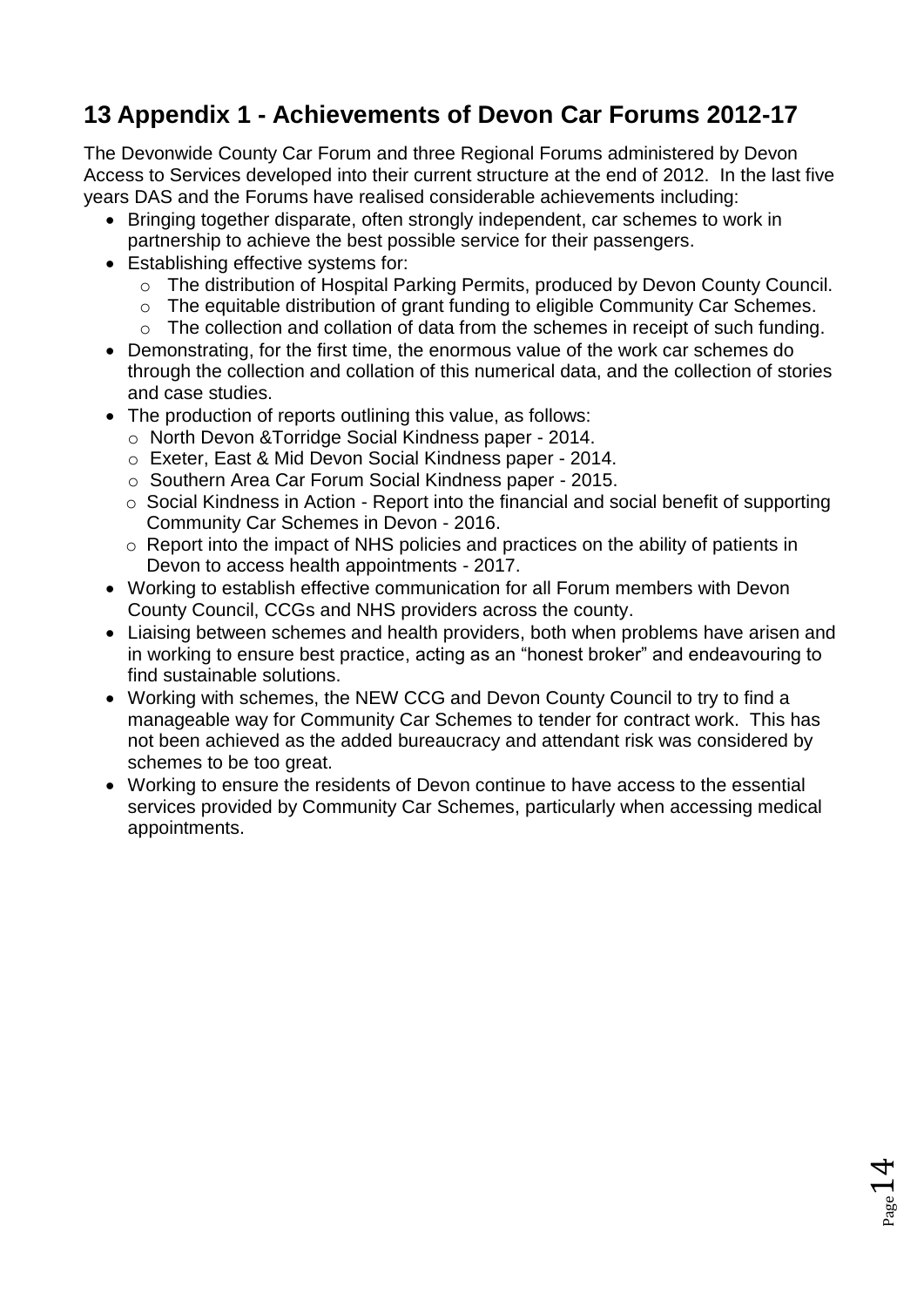## <span id="page-14-0"></span>**14 Appendix 2 - Added value - some examples**

The kind of stories that are related at Forum meetings include:

- A driver arriving at a passenger's home to receive no answer when they knock. On investigation they find that their passenger has collapsed. They call an ambulance and wait for it to arrive. In such situations schemes are delighted that they have managed to avert what could have been a much worse crisis in this way.
- Schemes being contacted by concerned family members who do not live locally. For instance, where one half of an elderly couple is the primary carer for the other, but has is taken ill themselves and has to go into hospital. In one instance, with consent, the scheme liaised with the local GP, leading to them being visited at home by the District Nurse until their partner came out of hospital.
- Some schemes report passengers being told by their GP to attend their nearest A&E immediately due to concerns about their eyes. Most car schemes need at least 48 hours notice to provide a journey, but will do all they can to transport someone in such circumstances, but, as one scheme put it, "eyes are so important we always pull out all the stops to ensure our passenger attends as soon as possible".
- Car schemes also take people to vital social activities that contribute to their health and wellbeing, for example:
	- o Taking a passenger weekly to play scrabble with their sister.
	- o Lunch clubs.
	- o Whist drives.
	- o Outings.
	- o Visits to the theatre.
- Some schemes will also help passengers if their animals need to go to the vet, believing that companion animals are important in preventing loneliness and preserving people's health and wellbeing.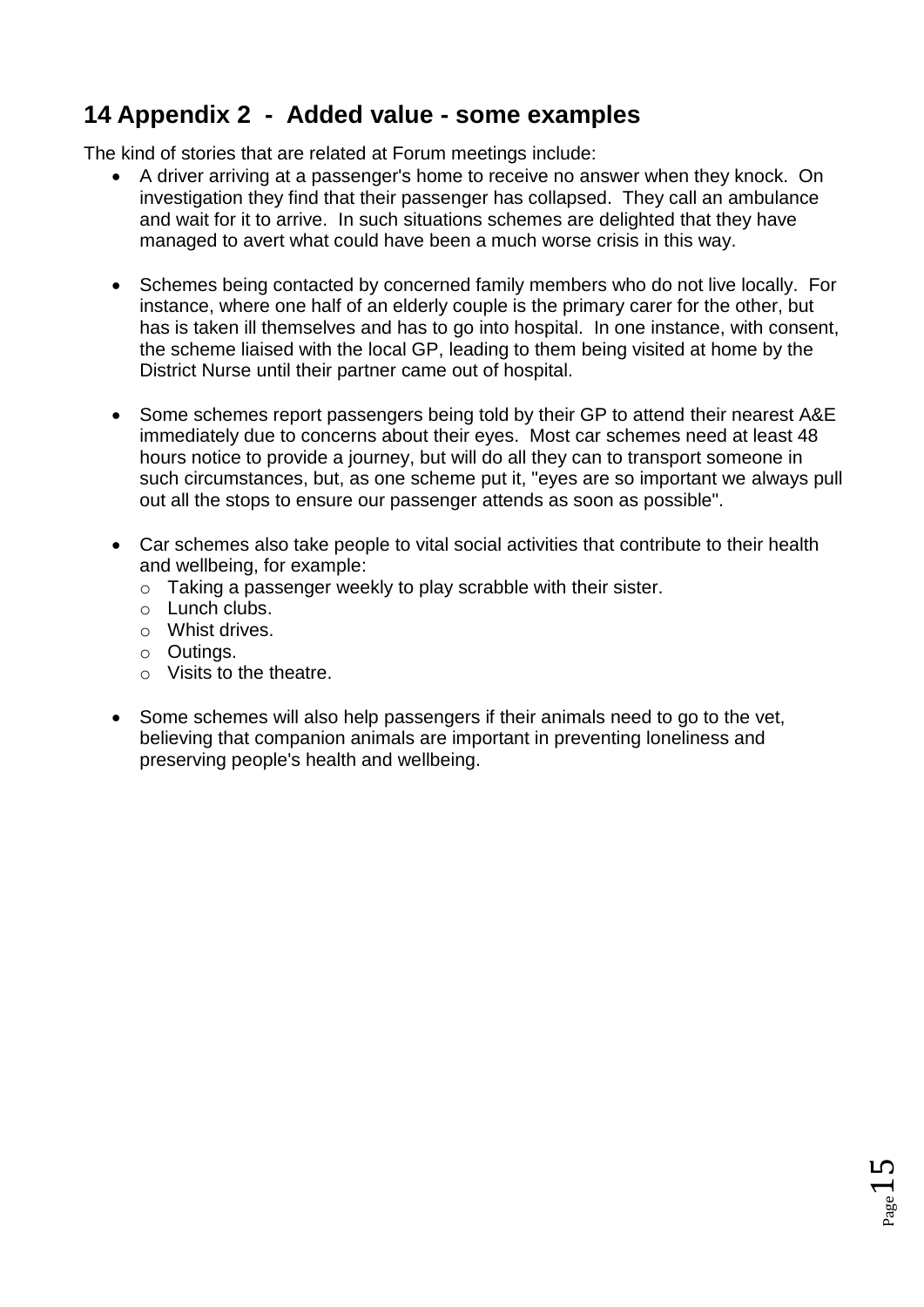# <span id="page-15-0"></span>**15 Appendix 3 - Acronyms used in this paper**

| A&E                | <b>Accident and Emergency Department</b>                                 |
|--------------------|--------------------------------------------------------------------------|
| <b>CCF</b>         | <b>County Car Forum</b>                                                  |
| <b>CCG</b>         | <b>Clinical Commissioning Group</b>                                      |
| <b>CVS</b>         | <b>Council of Voluntary Service</b>                                      |
| <b>DAS</b>         | <b>Devon Access to Services</b>                                          |
| <b>DBS</b>         | Disclosure and Barring Service (formerly the Criminal Records<br>Bureau) |
| <b>DCC</b>         | <b>Devon County Council</b>                                              |
| <b>EEMD CF</b>     | Exeter, East & Mid Devon Car Forum                                       |
| <b>GP</b>          | <b>General Practitioner (Doctor)</b>                                     |
| <b>HTCS</b>        | <b>Healthcare Travel Costs Scheme</b>                                    |
| <b>ND&amp;T CF</b> | North Devon & Torridge Car Forum                                         |
| <b>NEW CCG</b>     | Northern, Eastern and Western Devon Clinical Commissioning<br>Group      |
| <b>NDVS</b>        | <b>North Devon Voluntary Services</b>                                    |
| <b>NHS</b>         | <b>National Health Service</b>                                           |
| <b>ONS</b>         | <b>Office of National Statistics</b>                                     |
| <b>PTAS</b>        | <b>Patient Transport Advisory Service</b>                                |
| <b>SACF</b>        | Southern Area Car Forum                                                  |
| <b>WAV</b>         | Wheelchair Accessible Vehicle                                            |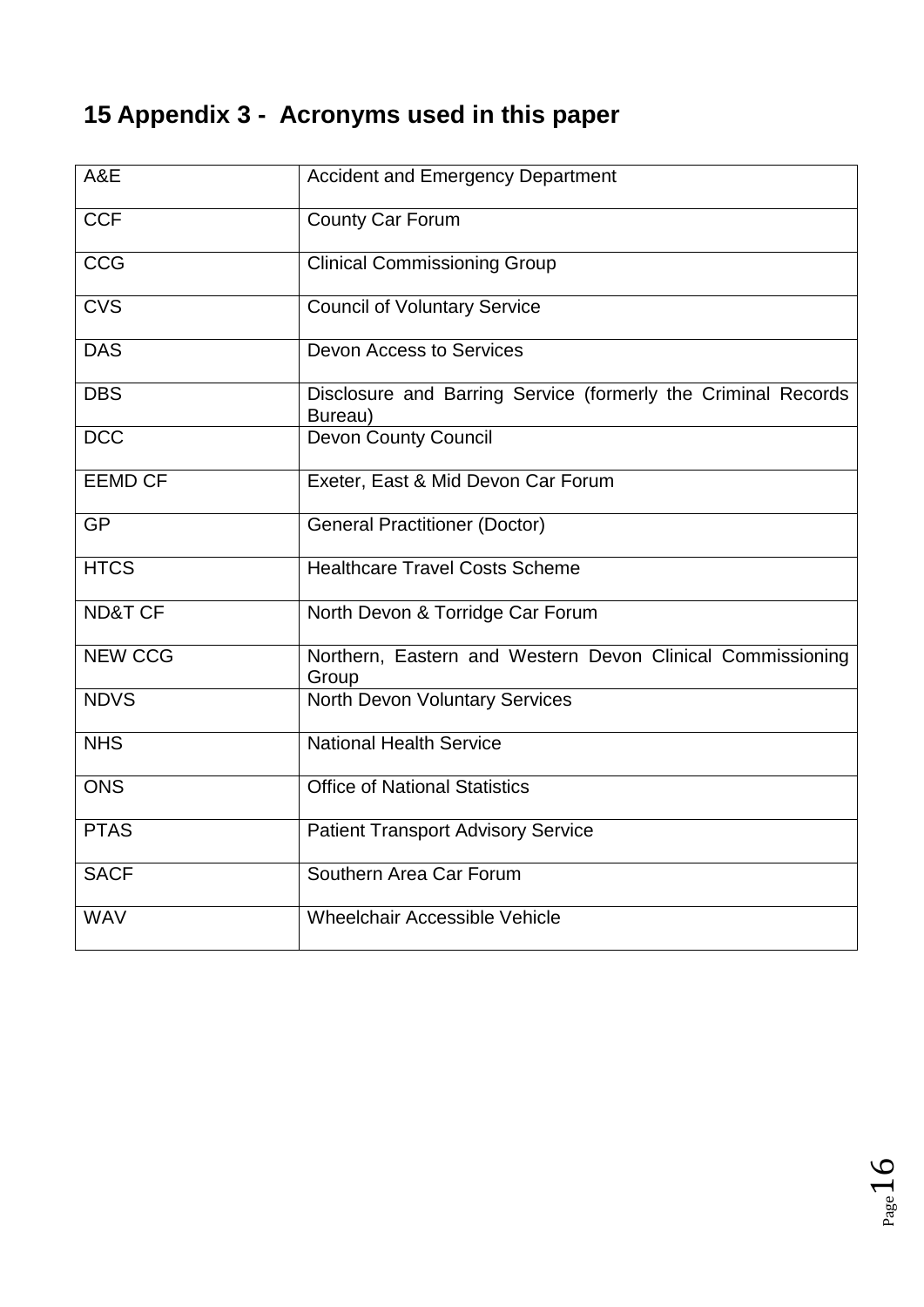## <span id="page-16-0"></span>**16 Appendix 4 - Community Car Forum Members**

Schemes that contributed data and/or other information used in this report

## <span id="page-16-1"></span>**16.1 North Devon & Torridge Car Forum**

| Age Concern Barnstaple & District<br>01271 324488<br>Also offer many other services for older people in a 5 mile radius of Barnstaple<br><b>Braunton Volunteers</b><br>01271 815222<br>Braunton and surrounding parishes<br><b>Combe Martin &amp; Berrynarbor Car Scheme</b><br>01271 882050<br>For members of the Waterside Practice Combe Martin, covering Combe Martin, Berrynarbor<br>and surrounding parishes<br><b>Go North Devon Ltd</b><br>01271 328866<br>Offering car journeys in North Devon & Torridge for patients needing to travel to North<br>Devon District Hospital for oncology or chemotherapy treatment, or other cancer related<br>appointments at local hospitals<br><b>Holsworthy Rural Community Transport</b><br>01409 259001<br>Holsworthy and surrounding parishes<br><b>Ilfracombe Community Car Service</b><br>01271 855300<br>Ilfracombe and surrounding area<br><b>South Molton Volunteer Bureau</b> |
|--------------------------------------------------------------------------------------------------------------------------------------------------------------------------------------------------------------------------------------------------------------------------------------------------------------------------------------------------------------------------------------------------------------------------------------------------------------------------------------------------------------------------------------------------------------------------------------------------------------------------------------------------------------------------------------------------------------------------------------------------------------------------------------------------------------------------------------------------------------------------------------------------------------------------------------|
|                                                                                                                                                                                                                                                                                                                                                                                                                                                                                                                                                                                                                                                                                                                                                                                                                                                                                                                                      |
|                                                                                                                                                                                                                                                                                                                                                                                                                                                                                                                                                                                                                                                                                                                                                                                                                                                                                                                                      |
|                                                                                                                                                                                                                                                                                                                                                                                                                                                                                                                                                                                                                                                                                                                                                                                                                                                                                                                                      |
|                                                                                                                                                                                                                                                                                                                                                                                                                                                                                                                                                                                                                                                                                                                                                                                                                                                                                                                                      |
|                                                                                                                                                                                                                                                                                                                                                                                                                                                                                                                                                                                                                                                                                                                                                                                                                                                                                                                                      |
|                                                                                                                                                                                                                                                                                                                                                                                                                                                                                                                                                                                                                                                                                                                                                                                                                                                                                                                                      |
|                                                                                                                                                                                                                                                                                                                                                                                                                                                                                                                                                                                                                                                                                                                                                                                                                                                                                                                                      |
|                                                                                                                                                                                                                                                                                                                                                                                                                                                                                                                                                                                                                                                                                                                                                                                                                                                                                                                                      |
|                                                                                                                                                                                                                                                                                                                                                                                                                                                                                                                                                                                                                                                                                                                                                                                                                                                                                                                                      |
|                                                                                                                                                                                                                                                                                                                                                                                                                                                                                                                                                                                                                                                                                                                                                                                                                                                                                                                                      |
|                                                                                                                                                                                                                                                                                                                                                                                                                                                                                                                                                                                                                                                                                                                                                                                                                                                                                                                                      |
|                                                                                                                                                                                                                                                                                                                                                                                                                                                                                                                                                                                                                                                                                                                                                                                                                                                                                                                                      |
|                                                                                                                                                                                                                                                                                                                                                                                                                                                                                                                                                                                                                                                                                                                                                                                                                                                                                                                                      |
|                                                                                                                                                                                                                                                                                                                                                                                                                                                                                                                                                                                                                                                                                                                                                                                                                                                                                                                                      |
|                                                                                                                                                                                                                                                                                                                                                                                                                                                                                                                                                                                                                                                                                                                                                                                                                                                                                                                                      |
|                                                                                                                                                                                                                                                                                                                                                                                                                                                                                                                                                                                                                                                                                                                                                                                                                                                                                                                                      |
|                                                                                                                                                                                                                                                                                                                                                                                                                                                                                                                                                                                                                                                                                                                                                                                                                                                                                                                                      |
|                                                                                                                                                                                                                                                                                                                                                                                                                                                                                                                                                                                                                                                                                                                                                                                                                                                                                                                                      |
|                                                                                                                                                                                                                                                                                                                                                                                                                                                                                                                                                                                                                                                                                                                                                                                                                                                                                                                                      |
|                                                                                                                                                                                                                                                                                                                                                                                                                                                                                                                                                                                                                                                                                                                                                                                                                                                                                                                                      |
|                                                                                                                                                                                                                                                                                                                                                                                                                                                                                                                                                                                                                                                                                                                                                                                                                                                                                                                                      |
|                                                                                                                                                                                                                                                                                                                                                                                                                                                                                                                                                                                                                                                                                                                                                                                                                                                                                                                                      |
| 01769 573167                                                                                                                                                                                                                                                                                                                                                                                                                                                                                                                                                                                                                                                                                                                                                                                                                                                                                                                         |
| South Molton and surrounding parishes                                                                                                                                                                                                                                                                                                                                                                                                                                                                                                                                                                                                                                                                                                                                                                                                                                                                                                |
| <b>Torridge Volunteer Cars</b>                                                                                                                                                                                                                                                                                                                                                                                                                                                                                                                                                                                                                                                                                                                                                                                                                                                                                                       |
| 01237 237200                                                                                                                                                                                                                                                                                                                                                                                                                                                                                                                                                                                                                                                                                                                                                                                                                                                                                                                         |
| Whole of Torridge, and parts of North Devon including Barnstaple                                                                                                                                                                                                                                                                                                                                                                                                                                                                                                                                                                                                                                                                                                                                                                                                                                                                     |

## <span id="page-16-2"></span>**16.2 Exeter, East and Mid Devon Car Forum**

| <b>Axminster Care Services</b>                                                        |
|---------------------------------------------------------------------------------------|
| 01297 35550                                                                           |
| Also lunch club, befriending and small grants.                                        |
| <b>Blackdown Support Group</b>                                                        |
| 01823 681036                                                                          |
| Community Car Scheme and other community care services, covering the Blackdown Hills  |
| <b>Budleigh Salterton and District Voluntary Car Scheme</b>                           |
| 01404 46529 (Bookings taken by TRIP)                                                  |
| <b>Budleigh and district</b>                                                          |
| <b>Clyst Caring Friends</b>                                                           |
| 01392 464940                                                                          |
| Based in Pinhoe and Broadclyst Surgeries. Offering many other community care services |
| <b>Colyton Link</b>                                                                   |
| 0300 123 3345                                                                         |
| And community support network, Colyton parish                                         |
|                                                                                       |

Page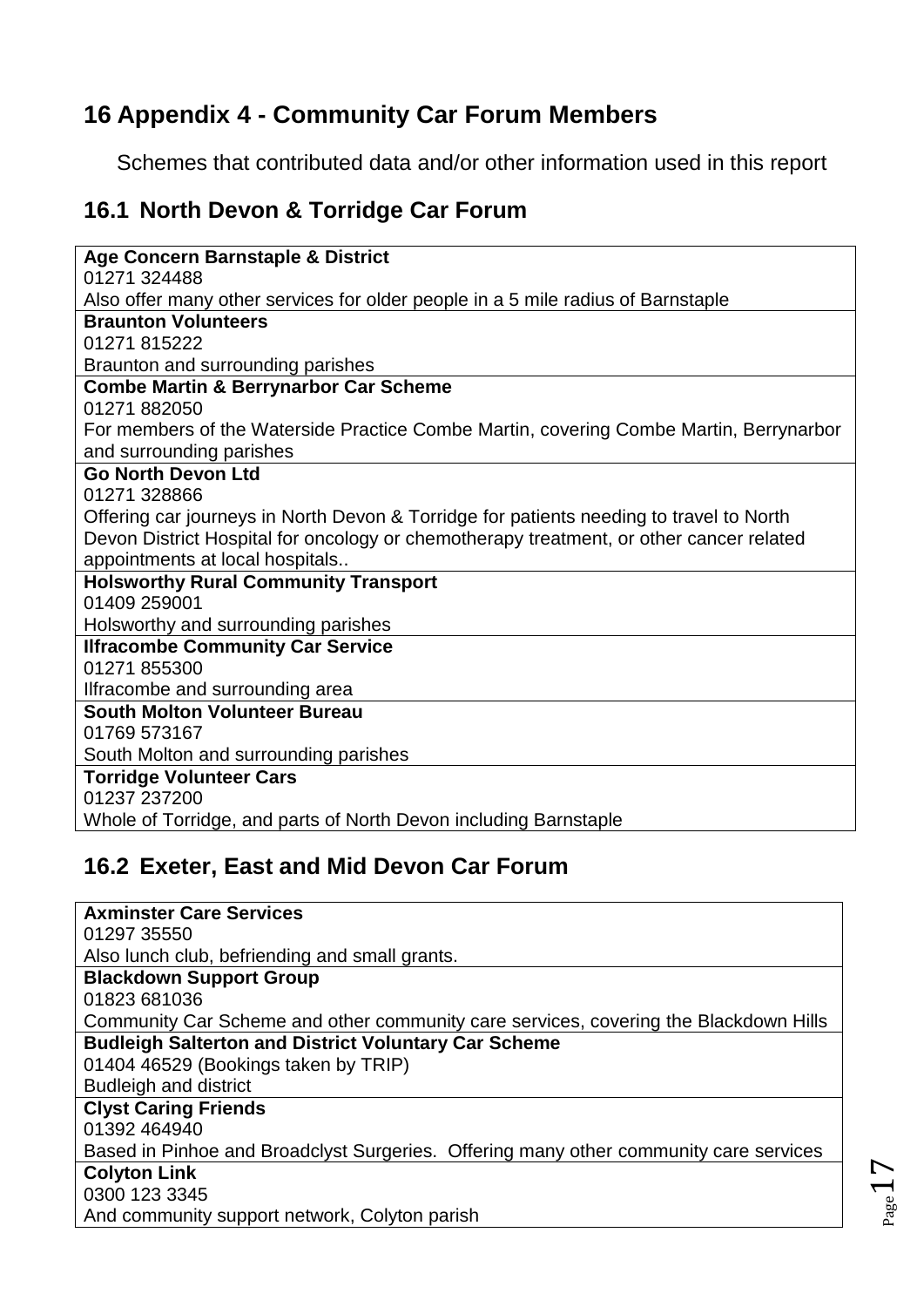| 01363 773303                                                                                                                    |
|---------------------------------------------------------------------------------------------------------------------------------|
| Including Wheelchair Accessible Vehicle and other services                                                                      |
| Crediton and surrounding area                                                                                                   |
| <b>Culm Car Service</b>                                                                                                         |
| 07546 525683                                                                                                                    |
| Culm Valley area (Cullompton).                                                                                                  |
| <b>ELF (Exeter Leukaemia Fund)</b><br>01392 493344                                                                              |
| ELF supports all haematology patients and those with blood-related conditions with                                              |
| transport, accommodation and advice. Devonwide.                                                                                 |
| <b>Estuary League of Friends</b>                                                                                                |
| 01392 879009                                                                                                                    |
| Offering transport and many other community care services.                                                                      |
| Covers large parts of Exeter and East Devon.                                                                                    |
| <b>Exmouth Council of Voluntary Services</b>                                                                                    |
| Incl. voluntary representatives of Hospital at Home and Exmouth Community Car Service                                           |
| 01395 266062                                                                                                                    |
| Exmouth area                                                                                                                    |
| <b>Heavitree Health Centre - Friends of</b>                                                                                     |
| 01392 277409                                                                                                                    |
| For patients registered at the Heavitree Health Centre, South Lawn Terrace, Exeter                                              |
| <b>Ide Lane Surgery - Friends of</b><br>01392 428902                                                                            |
| For patients of Ide Lane Surgery, Exeter.                                                                                       |
| Also offering befriending, carers' support and sitting, bereavement support.                                                    |
| <b>Ottery Help Scheme</b>                                                                                                       |
|                                                                                                                                 |
|                                                                                                                                 |
| 01404 813041                                                                                                                    |
| Offering transport and many other community care services.<br>Ottery St Mary and area                                           |
| <b>Sampford Peverell Caring Friends</b>                                                                                         |
| 07954 081705                                                                                                                    |
| Also offer befriending service.                                                                                                 |
| <b>Sidmouth Hospiscare Trust</b>                                                                                                |
| 01392 577126                                                                                                                    |
| People referred to Sidmouth Hospiscare by their GPs                                                                             |
| <b>Sidmouth Voluntary Services</b>                                                                                              |
| 01395 512221                                                                                                                    |
| Offering transport and many other community care services in the Sidmouth area.                                                 |
| <b>Silverton Link Up</b>                                                                                                        |
| 01392 860571                                                                                                                    |
| Lower Exe Valley between Bickleigh and Cowley (restricted to surgery patients of the                                            |
| Wyndham House Surgery). Prescription delivery.                                                                                  |
| <b>Tiverton and District Community Transport Association</b><br>01884 242099                                                    |
|                                                                                                                                 |
| Offering transport and many other services including Wheelchair Accessible Vehicle.<br><b>Tiverton and district</b>             |
| TRIP Community Transport (including Honiton and Lower Axe Valley Schemes)                                                       |
| 01404 46529                                                                                                                     |
| Co-ordinating Community Car Schemes in the Honiton, Seaton and Lyme Regis areas,                                                |
| and offering many other community care services.<br>Covering in East Devon and Exeter, and also West Dorset and South Somerset. |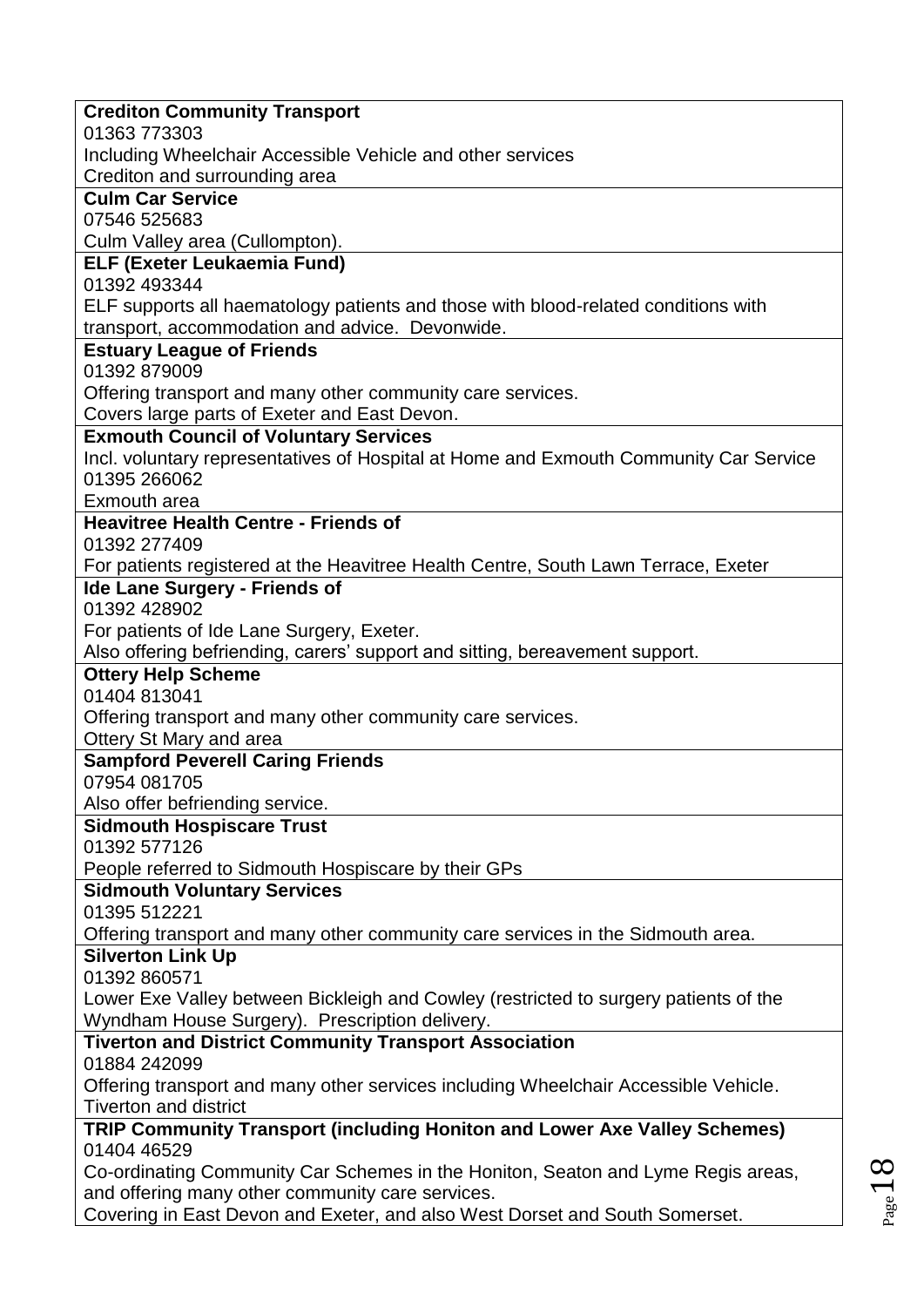## <span id="page-18-0"></span>**16.3 Southern Area Car Forum**

### **Acorn Community Support**

| 01647 252701                                                                                                                 |
|------------------------------------------------------------------------------------------------------------------------------|
| Offering many other services. Parishes of Ashton, Bridford, Christow, Doddiscombsleigh,                                      |
|                                                                                                                              |
| Dunsford, Tedburn St Mary, Cheriton Bishop and surrounding villages<br><b>Buckfastleigh Sharing</b>                          |
| 01364 642007                                                                                                                 |
|                                                                                                                              |
| Members of the Buckfast Medical Practice                                                                                     |
| <b>Dartmouth Caring</b><br>01803 835384                                                                                      |
|                                                                                                                              |
| Also offering many other service in Dartmouth and surrounding villages<br>Dawlish Community Transport (East Teignbridge CTA) |
| 01626 888890                                                                                                                 |
|                                                                                                                              |
| Many other services including disabled transport                                                                             |
| Dawlish and East Teignbridge area                                                                                            |
| <b>Ivybridge &amp; District Community Transport</b><br>01752 690444                                                          |
|                                                                                                                              |
| Other transport services                                                                                                     |
| Ivybridge and surrounding area                                                                                               |
| <b>Kings Care League of Friends</b><br>01626 357090                                                                          |
|                                                                                                                              |
| Newton Abbott and Kingsteignton Areas                                                                                        |
| Many other services                                                                                                          |
| <b>Modbury Caring</b>                                                                                                        |
| 01548 810520                                                                                                                 |
| Modbury and surrounding area                                                                                                 |
|                                                                                                                              |
| <b>Morecare Chagford</b>                                                                                                     |
| 07914 853726                                                                                                                 |
| Those living in Chagford, Drewsteignton, Gidleigh, Hittisleigh, Spreyton or Throwleigh, or                                   |
| registered at Chagford Health Centre.                                                                                        |
| <b>Morecare Moretonhampstead</b>                                                                                             |
| 0800 6226245                                                                                                                 |
| Patients of Moretonhampstead Health Centre and Hospital                                                                      |
| <b>Newton Abbot Community Transport Association</b>                                                                          |
| 01626 335775                                                                                                                 |
| Also offering many other community care services, and wheelchair accessible vehicles,                                        |
| Newton Abbot and surrounding areas, and West Teignbridge                                                                     |
| <b>Norton Brook</b>                                                                                                          |
| 01548 855128                                                                                                                 |
| Members of Norton Brook Surgery, Kingsbridge                                                                                 |
| <b>Okehampton &amp; District Community Transport Group</b>                                                                   |
| 01837 55000                                                                                                                  |
| Other services including disabled transport                                                                                  |
| Okehampton and surrounding area                                                                                              |
| <b>Paignton Karing</b>                                                                                                       |
| 01803 524799                                                                                                                 |
| Providing transport, social activities, support and information                                                              |
| <b>Redfern - Friends of</b>                                                                                                  |
| 01548 842284<br>Redfern and surrounding area                                                                                 |

٦